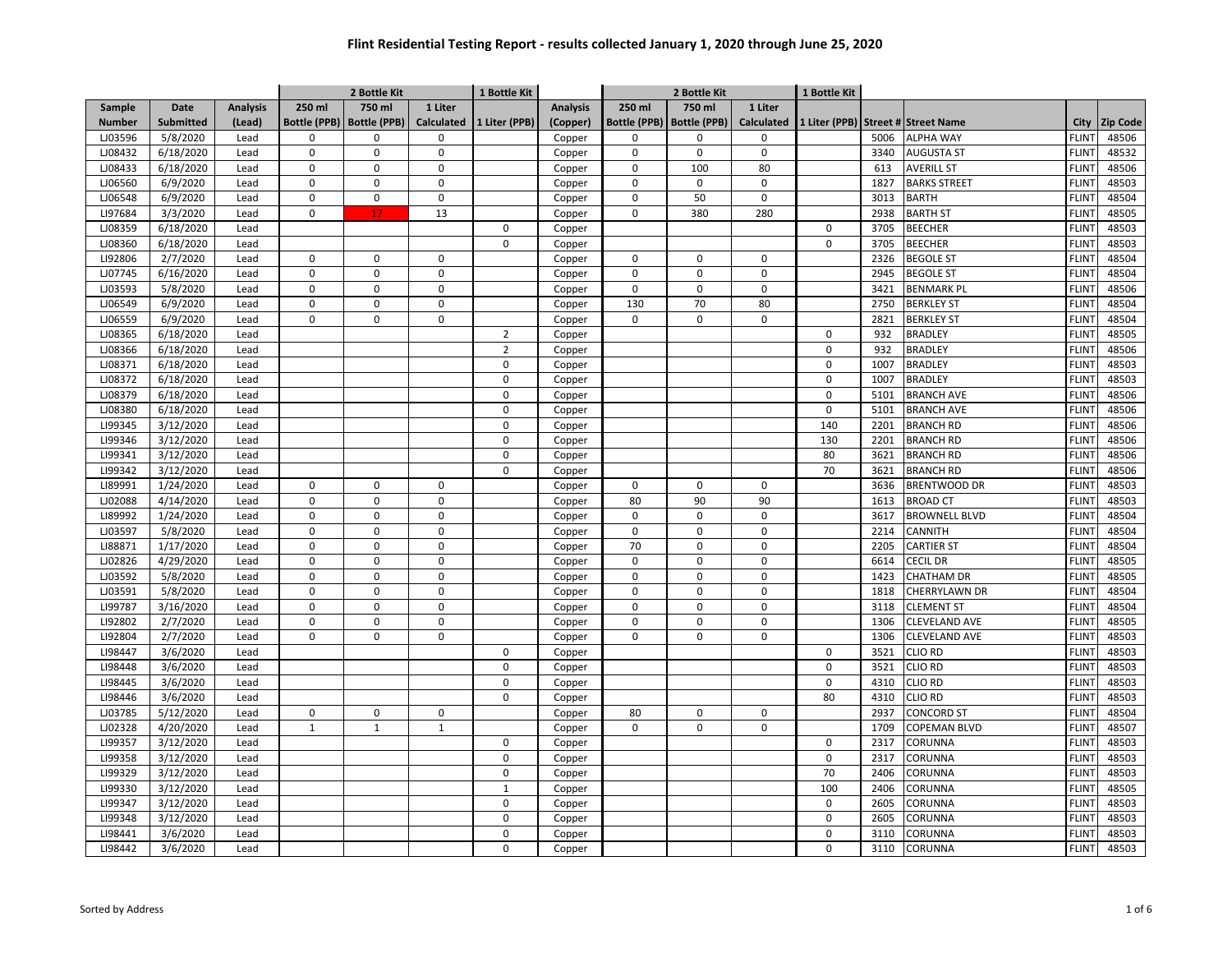|               |                  |                 |              | 2 Bottle Kit                |                   | 1 Bottle Kit   |                 |                     | 2 Bottle Kit        |                   | 1 Bottle Kit  |      |                             |                   |                 |
|---------------|------------------|-----------------|--------------|-----------------------------|-------------------|----------------|-----------------|---------------------|---------------------|-------------------|---------------|------|-----------------------------|-------------------|-----------------|
| Sample        | <b>Date</b>      | <b>Analysis</b> | 250 ml       | 750 ml                      | 1 Liter           |                | <b>Analysis</b> | 250 ml              | 750 ml              | 1 Liter           |               |      |                             |                   |                 |
| <b>Number</b> | <b>Submitted</b> | (Lead)          |              | Bottle (PPB)   Bottle (PPB) | <b>Calculated</b> | 1 Liter (PPB)  | (Copper)        | <b>Bottle (PPB)</b> | <b>Bottle (PPB)</b> | <b>Calculated</b> | 1 Liter (PPB) |      | <b>Street # Street Name</b> | City              | <b>Zip Code</b> |
| LJ00523       | 3/20/2020        | Lead            |              |                             |                   | 0              | Copper          |                     |                     |                   | 0             | 3410 | CORUNNA                     | <b>FLINT</b>      | 48503           |
| LJ00524       | 3/20/2020        | Lead            |              |                             |                   | $\mathbf 0$    | Copper          |                     |                     |                   | $\mathsf 0$   | 3410 | CORUNNA                     | <b>FLINT</b>      | 48503           |
| LJ00525       | 3/20/2020        | Lead            |              |                             |                   | $\mathbf{0}$   | Copper          |                     |                     |                   | 60            | 3609 | CORUNNA                     | <b>FLINT</b>      | 48532           |
| LJ00526       | 3/20/2020        | Lead            |              |                             |                   | 0              | Copper          |                     |                     |                   | $\mathsf 0$   | 3609 | CORUNNA                     | <b>FLINT</b>      | 48532           |
| LI99355       | 3/12/2020        | Lead            |              |                             |                   | $\mathbf 0$    | Copper          |                     |                     |                   | $\mathbf 0$   | 3613 | CORUNNA                     | <b>FLINT</b>      | 48532           |
| LI99356       | 3/12/2020        | Lead            |              |                             |                   | $\Omega$       | Copper          |                     |                     |                   | $\mathsf 0$   | 3613 | CORUNNA                     | <b>FLINT</b>      | 48532           |
| LJ00529       | 3/20/2020        | Lead            |              |                             |                   | $\Omega$       | Copper          |                     |                     |                   | 70            | 3625 | CORUNNA                     | <b>FLINT</b>      | 48532           |
| LJ00530       | 3/20/2020        | Lead            |              |                             |                   | $\Omega$       | Copper          |                     |                     |                   | $\mathbf 0$   | 3625 | CORUNNA                     | <b>FLINT</b>      | 48532           |
| LI99353       | 3/12/2020        | Lead            |              |                             |                   | $\mathbf 0$    | Copper          |                     |                     |                   | 50            | 3629 | CORUNNA                     | <b>FLINT</b>      | 48532           |
| LI99354       | 3/12/2020        | Lead            |              |                             |                   | $\Omega$       | Copper          |                     |                     |                   | 0             | 3629 | CORUNNA                     | FLIN <sup>-</sup> | 48532           |
| LI99337       | 3/12/2020        | Lead            |              |                             |                   | $\mathbf 0$    | Copper          |                     |                     |                   | 80            | 3701 | CORUNNA                     | <b>FLINT</b>      | 48532           |
| LI99338       | 3/12/2020        | Lead            |              |                             |                   | $\mathbf 0$    | Copper          |                     |                     |                   | 120           | 3701 | CORUNNA                     | <b>FLINT</b>      | 48532           |
| LI99335       | 3/12/2020        | Lead            |              |                             |                   | $\mathbf 0$    | Copper          |                     |                     |                   | $\mathbf 0$   | 3825 | CORUNNA                     | <b>FLINT</b>      | 48532           |
| LI99336       | 3/12/2020        | Lead            |              |                             |                   | $\mathbf 0$    | Copper          |                     |                     |                   | $\mathsf 0$   | 3825 | CORUNNA                     | <b>FLINT</b>      | 48532           |
| LI99327       | 3/12/2020        | Lead            |              |                             |                   | $\mathsf 0$    | Copper          |                     |                     |                   | $\mathsf 0$   | 3413 | <b>CORUNNA RD</b>           | <b>FLINT</b>      | 48532           |
| LI99328       | 3/12/2020        | Lead            |              |                             |                   | $\mathbf{1}$   | Copper          |                     |                     |                   | $\mathsf 0$   | 3413 | CORUNNA RD                  | FLIN <sup>-</sup> | 48506           |
| LJ00541       | 3/20/2020        | Lead            |              |                             |                   | $\mathbf 0$    | Copper          |                     |                     |                   | 70            | 3614 | <b>CORUNNA RD</b>           | FLIN <sup>-</sup> | 48532           |
| LJ00542       | 3/20/2020        | Lead            |              |                             |                   | $\mathsf 0$    | Copper          |                     |                     |                   | $\mathsf 0$   | 3614 | <b>CORUNNA RD</b>           | <b>FLINT</b>      | 48532           |
| LJ00539       | 3/20/2020        | Lead            |              |                             |                   | $\mathbf 0$    | Copper          |                     |                     |                   | $\mathsf 0$   | 3621 | <b>CORUNNA RD</b>           | <b>FLINT</b>      | 48532           |
| LJ00540       | 3/20/2020        | Lead            |              |                             |                   | $\mathbf 0$    | Copper          |                     |                     |                   | $\mathsf 0$   | 3621 | <b>CORUNNA RD</b>           | <b>FLINT</b>      | 48532           |
| LJ00527       | 3/20/2020        | Lead            |              |                             |                   | $\Omega$       | Copper          |                     |                     |                   | 0             | 4018 | <b>CORUNNA RD</b>           | <b>FLINT</b>      | 48532           |
| LJ00528       | 3/20/2020        | Lead            |              |                             |                   | $\Omega$       | Copper          |                     |                     |                   | $\mathbf 0$   | 4018 | <b>CORUNNA RD</b>           | <b>FLINT</b>      | 48532           |
| LI88209       | 1/14/2020        | Lead            | $\mathbf 0$  | $\mathbf 0$                 | $\mathbf 0$       |                | Copper          | $\Omega$            | 0                   | $\Omega$          |               | 4701 | <b>CRESTBROOK LN</b>        | <b>FLINT</b>      | 48507           |
| LJ08431       | 6/18/2020        | Lead            | 0            | $\mathbf 0$                 | $\mathsf 0$       |                | Copper          | $\mathbf 0$         | $\mathbf 0$         | $\mathsf 0$       |               | 914  | <b>DAMON ST</b>             | <b>FLINT</b>      | 48505           |
| LJ01211       | 3/30/2020        | Lead            |              |                             |                   | $\mathbf{0}$   | Copper          |                     |                     |                   | $\mathbf 0$   | 1916 | <b>DAVISON RD</b>           | <b>FLINT</b>      | 48506           |
| LJ01213       | 3/30/2020        | Lead            |              |                             |                   | $\mathsf 0$    | Copper          |                     |                     |                   | 50            | 1916 | <b>DAVISON RD</b>           | <b>FLINT</b>      | 48506           |
| LI99323       | 3/12/2020        | Lead            |              |                             |                   | $\mathbf 0$    | Copper          |                     |                     |                   | 70            | 2005 | <b>DAVISON RD</b>           | <b>FLINT</b>      | 48506           |
| LI99324       | 3/12/2020        | Lead            |              |                             |                   | $\pmb{0}$      | Copper          |                     |                     |                   | 100           | 2005 | <b>DAVISON RD</b>           | <b>FLINT</b>      | 48506           |
| LI99360       | 3/12/2020        | Lead            |              |                             |                   | $\mathbf{1}$   | Copper          |                     |                     |                   | $\mathbf 0$   | 2100 | <b>DAVISON RD</b>           | <b>FLINT</b>      | 48503           |
| LI99359       | 3/12/2020        | Lead            |              |                             |                   | $\overline{a}$ | Copper          |                     |                     |                   | $\mathsf 0$   | 2100 | <b>DAVISON RD</b>           | <b>FLINT</b>      | 48504           |
| LI99361       | 3/12/2020        | Lead            |              |                             |                   | $\mathbf 0$    | Copper          |                     |                     |                   | $\mathbf 0$   | 2219 | <b>DAVISON RD</b>           | <b>FLINT</b>      | 48506           |
| LI99362       | 3/12/2020        | Lead            |              |                             |                   | 0              | Copper          |                     |                     |                   | $\mathsf 0$   | 2219 | <b>DAVISON RD</b>           | <b>FLINT</b>      | 48506           |
| LI99325       | 3/12/2020        | Lead            |              |                             |                   | $\mathbf{0}$   | Copper          |                     |                     |                   | 310           | 2622 | <b>DAVISON RD</b>           | <b>FLINT</b>      | 48506           |
| LI99326       | 3/12/2020        | Lead            |              |                             |                   | $\Omega$       | Copper          |                     |                     |                   | $\mathsf 0$   | 2622 | <b>DAVISON RD</b>           | <b>FLINT</b>      | 48506           |
| LI99343       | 3/12/2020        | Lead            |              |                             |                   | $\Omega$       | Copper          |                     |                     |                   | 60            | 2945 | <b>DAVISON RD</b>           | <b>FLINT</b>      | 48506           |
| LI99344       | 3/12/2020        | Lead            |              |                             |                   | $\Omega$       | Copper          |                     |                     |                   | 0             | 2945 | <b>DAVISON RD</b>           | <b>FLINT</b>      | 48506           |
| LJ09959       | 6/25/2020        | Lead            | $\mathbf{1}$ | $\mathbf{1}$                | $\mathbf{1}$      |                | Copper          | 60                  | 0                   | $\mathbf{0}$      |               | 3432 | <b>DAVISON RD</b>           | <b>FLINT</b>      | 48507           |
| LJ00534       | 3/20/2020        | Lead            |              |                             |                   | $\mathbf 0$    | Copper          |                     |                     |                   | 0             | 1658 | <b>DELAWARE AVE</b>         | FLIN <sup>-</sup> | 48506           |
| LJ00533       | 3/20/2020        | Lead            |              |                             |                   | $\overline{4}$ | Copper          |                     |                     |                   | 0             | 1658 | <b>DELAWARE AVE</b>         | <b>FLINT</b>      | 48503           |
| LJ03594       | 5/8/2020         | Lead            | $\mathbf 0$  | $\mathbf 0$                 | $\mathbf 0$       |                | Copper          | 0                   | 70                  | 50                |               | 3746 | <b>DELAWARE AVE</b>         | <b>FLINT</b>      | 48506           |
| LJ02089       | 4/14/2020        | Lead            | 0            | $\mathbf 0$                 | $\mathbf 0$       |                | Copper          | 0                   | $\mathbf 0$         | $\mathbf 0$       |               | 1450 | <b>DELEWHERE AVE</b>        | <b>FLINT</b>      | 48506           |
| LI93130       | 2/11/2020        | Lead            | $\mathbf 0$  | $\pmb{0}$                   | $\mathbf 0$       |                | Copper          | 0                   | $\mathbf 0$         | $\pmb{0}$         |               | 1707 | <b>DONALD ST</b>            | <b>FLINT</b>      | 48505           |
| LJ07751       | 6/16/2020        | Lead            | 0            | $\mathbf 0$                 | $\mathbf 0$       |                | Copper          | 0                   | $\mathbf 0$         | 0                 |               | 1214 | DONALDSON BLVD              | <b>FLINT</b>      | 48504           |
| LJ07746       | 6/16/2020        | Lead            | 0            | $\mathbf 0$                 | $\mathbf 0$       |                | Copper          | 0                   | $\mathbf 0$         | 0                 |               | 1259 | <b>DONALDSON ST</b>         | <b>FLINT</b>      | 48504           |
| LJ08361       | 6/18/2020        | Lead            |              |                             |                   | $\mathbf 0$    | Copper          |                     |                     |                   | $\mathbf 0$   | 763  | <b>DUPONT</b>               | <b>FLINT</b>      | 48504           |
| LJ08363       | 6/18/2020        | Lead            |              |                             |                   | 0              | Copper          |                     |                     |                   | 0             | 763  | <b>DUPONT</b>               | <b>FLINT</b>      | 48504           |
| LJ02090       | 4/14/2020        | Lead            | 0            | $\mathbf 0$                 | $\mathbf 0$       |                | Copper          | 70                  | 70                  | 70                |               | 3101 | <b>DUPONT ST</b>            | <b>FLINT</b>      | 48505           |
| LJ01542       | 4/3/2020         | Lead            | 0            | $\mathbf 0$                 | $\mathbf 0$       |                | Copper          | 70                  | 60                  | 60                |               | 410  | <b>E BAKER ST</b>           | <b>FLINT</b>      | 48505           |
|               |                  |                 |              |                             |                   |                |                 |                     |                     |                   |               |      |                             |                   |                 |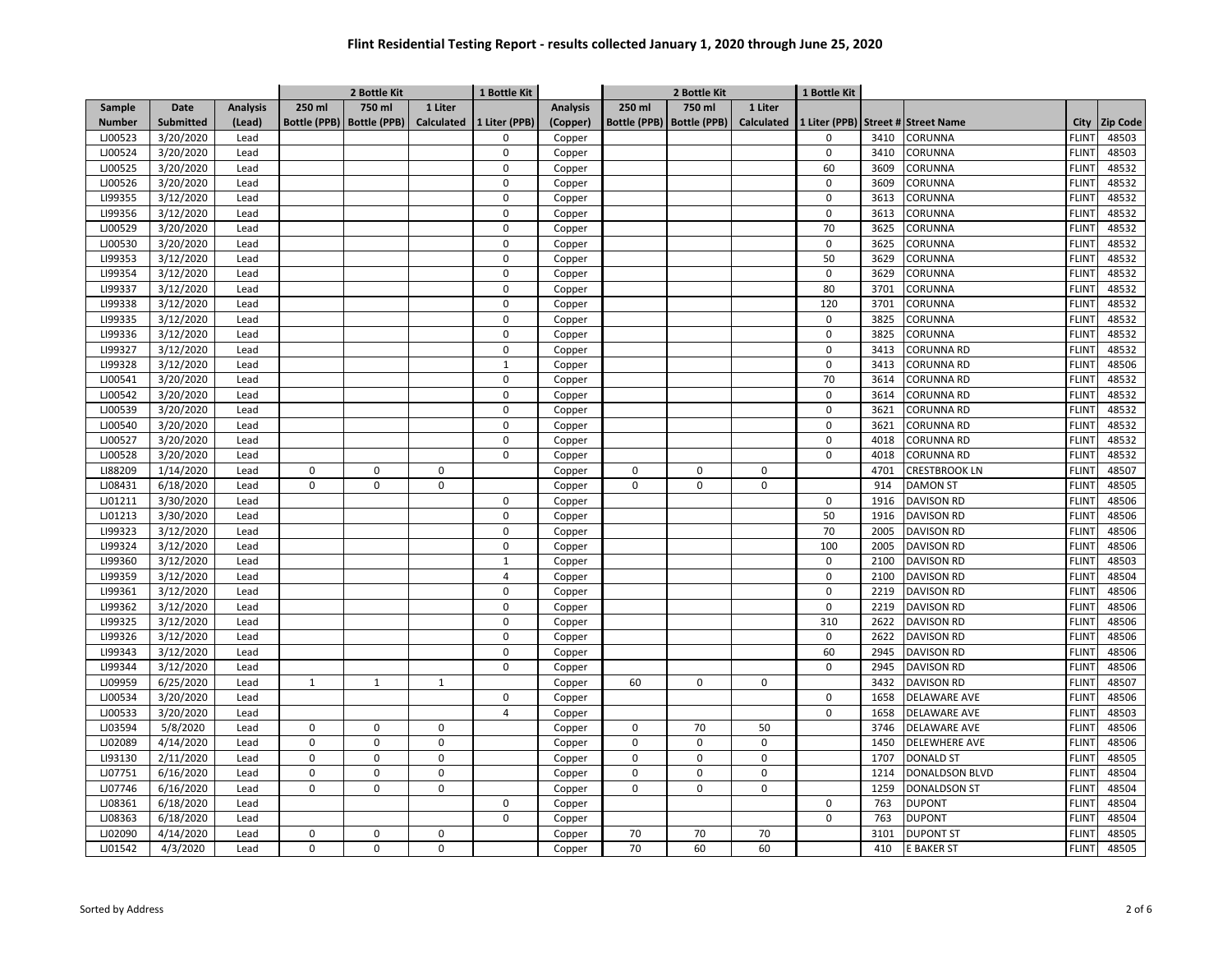| 750 ml<br>Date<br><b>Analysis</b><br>250 ml<br>750 ml<br>1 Liter<br><b>Analysis</b><br>250 ml<br>Sample<br>1 Liter<br><b>Calculated</b><br><b>Submitted</b><br>(Lead)<br><b>Bottle (PPB)</b><br><b>Bottle (PPB)</b><br>1 Liter (PPB)<br>(Copper)<br><b>Bottle (PPB)</b><br><b>Bottle (PPB)</b><br><b>Calculated</b><br>1 Liter (PPB) Street # Street Name<br>City<br><b>Zip Code</b><br><b>Number</b><br><b>FLINT</b><br>48505<br>LJ01544<br>4/3/2020<br>$\Omega$<br>$\Omega$<br>$\mathbf 0$<br>50<br>$\Omega$<br>427<br><b>E BAKER ST</b><br>Lead<br>Copper<br>$\Omega$<br>LJ01547<br>4/3/2020<br>$\pmb{0}$<br>$\pmb{0}$<br>$\pmb{0}$<br>$\mathbf 0$<br>$\mathbf 0$<br>$\mathsf{O}\xspace$<br><b>FLINT</b><br>48505<br>Lead<br>621<br>E BALTIMORE BLVD<br>Copper<br>$\overline{3}$<br>90<br>LJ03595<br>5/8/2020<br>$\pmb{0}$<br>$\mathbf 0$<br>$\Omega$<br>0<br><b>FLINT</b><br>48505<br>Lead<br>1205<br>E GRACELAWN AVE<br>Copper<br>LI97688<br>3/3/2020<br>$\mathbf 0$<br>$\mathbf 0$<br>$\mathsf 0$<br>0<br>$\mathbf 0$<br>$\mathbf 0$<br>1213<br>E GRACELAWN AVE<br><b>FLINT</b><br>48505<br>Lead<br>Copper<br>LJ06552<br>6/9/2020<br>$\pmb{0}$<br>$\pmb{0}$<br>$\pmb{0}$<br>60<br>48505<br>Lead<br>70<br>60<br>609<br>E HOME AVE<br><b>FLINT</b><br>Copper<br>LI86740<br>1/7/2020<br>Lead<br>$\mathbf 0$<br>$\mathbf 0$<br>$\mathbf 0$<br>$\mathbf 0$<br>$\mathbf 0$<br>$\mathbf 0$<br>E LORADO<br><b>FLINT</b><br>48505<br>105<br>Copper<br>LJ01226<br>3/30/2020<br>$\mathbf 0$<br>$\mathbf 0$<br><b>FLINT</b><br>48505<br>Lead<br>$\pmb{0}$<br>$\mathbf 0$<br>$\mathbf 0$<br>$\mathbf 0$<br>1806<br>E WEBSTER RD LOT 212<br>Copper<br>LI89993<br>8<br>$\overline{2}$<br>$\Omega$<br><b>FLINT</b><br>48504<br>1/24/2020<br>Lead<br>$\overline{4}$<br>$\Omega$<br>$\Omega$<br>618<br><b>EAST BISHOP AVE</b><br>Copper<br>LI88207<br>1/14/2020<br>$\Omega$<br>$\mathbf{1}$<br>$\mathbf 0$<br>$\mathbf 0$<br>120<br>90<br><b>EAST LYNDON</b><br><b>FLINT</b><br>48505<br>Lead<br>330<br>Copper<br>6/4/2020<br>$\overline{7}$<br>$\Omega$<br>$\overline{2}$<br>FLIN <sup>-</sup><br>48504<br>LJ06056<br>Lead<br>$\mathbf 0$<br>$\mathbf 0$<br>$\Omega$<br>401<br>EAST VAN WAGONER AVE APT 4<br>Copper<br>LJ02459<br>4/22/2020<br>$\pmb{0}$<br>$\pmb{0}$<br>$\mathbf 0$<br>$\mathbf 0$<br>$\mathbf 0$<br>$\mathbf{0}$<br>5722<br><b>EDWARDS AVE</b><br><b>FLINT</b><br>48505<br>Lead<br>Copper<br>ELDORADO DR<br><b>FLINT</b><br>LJ03599<br>5/8/2020<br>Lead<br>$\overline{2}$<br>$\Omega$<br>$\mathbf 0$<br>140<br>60<br>80<br>1225<br>48503<br>Copper<br>$\mathbf 0$<br>LI99788<br>3/16/2020<br>$\mathbf 0$<br>$\mathbf 0$<br>200<br>160<br>170<br>ELDORADO DR<br><b>FLINT</b><br>48504<br>Lead<br>1433<br>Copper<br>$\pmb{0}$<br>LI99649<br>3/13/2020<br>$\pmb{0}$<br>$\mathbf 0$<br>0<br>$\mathsf 0$<br>$\mathsf 0$<br>986<br><b>FARNUM AVE</b><br><b>FLINT</b><br>48503<br>Lead<br>Copper<br>LI99331<br>3/12/2020<br><b>FENTON RD</b><br><b>FLINT</b><br>48507<br>Lead<br>$\mathbf 0$<br>Copper<br>$\mathbf 0$<br>3017<br>$\overline{0}$<br>48507<br>LI99332<br>3/12/2020<br>$\mathbf 0$<br>3017<br><b>FENTON RD</b><br>FLIN <sup>-</sup><br>Lead<br>Copper<br>60<br>LI99352<br>3/12/2020<br>$\overline{2}$<br>3026<br><b>FENTON RD</b><br><b>FLINT</b><br>48507<br>Lead<br>Copper<br>LI99351<br>160<br>48505<br>3/12/2020<br>Lead<br>6<br>3026<br><b>FENTON RD</b><br><b>FLINT</b><br>Copper<br>360<br>LI99339<br>3/12/2020<br>$\Omega$<br>3302<br><b>FENTON RD</b><br><b>FLINT</b><br>48507<br>Lead<br>Copper<br>48507<br>LI99340<br>3/12/2020<br>$\mathbf 0$<br>Lead<br>$\Omega$<br>3302<br><b>FENTON RD</b><br><b>FLINT</b><br>Copper<br>50<br>LI99333<br>3/12/2020<br>$\Omega$<br><b>FLINT</b><br>48507<br>Lead<br>3913<br><b>FENTON RD</b><br>Copper<br>LI99334<br>3/12/2020<br>$\Omega$<br>$\mathbf 0$<br><b>FENTON RD</b><br><b>FLINT</b><br>48507<br>Lead<br>3913<br>Copper<br>LI99363<br>3/12/2020<br>90<br><b>FLINT</b><br>48507<br>Lead<br>$\Omega$<br>4644<br><b>FENTON RD</b><br>Copper<br>LI99364<br>3/12/2020<br>$\mathbf 0$<br>$\mathbf 0$<br><b>FENTON RD</b><br><b>FLINT</b><br>48507<br>Lead<br>4644<br>Copper<br>LI98496<br><b>FLINT</b><br>48503<br>3/6/2020<br>Lead<br>$\pmb{0}$<br>$\pmb{0}$<br>$\mathsf 0$<br>$\mathbf 0$<br>0<br>$\mathbf 0$<br>2042<br><b>FERRIS AVE</b><br>Copper<br>$\mathbf 0$<br>$\mathbf 0$<br>$\mathbf 0$<br>$\mathbf 0$<br>48504<br>LJ06557<br>6/9/2020<br>Lead<br>0<br>$\mathbf 0$<br>FLEETWOOD DR<br><b>FLINT</b><br>Copper<br>6801<br>$\mathbf 0$<br>$\pmb{0}$<br>$\mathbf 0$<br>48505<br>LJ04156<br>5/15/2020<br>0<br>$\mathbf 0$<br>$\mathbf 0$<br>3902<br><b>FLEMING RD</b><br><b>FLINT</b><br>Lead<br>Copper<br>$\mathbf 0$<br><b>FLINT</b><br>LI92803<br>2/7/2020<br>$\mathbf 0$<br>$\mathbf 0$<br>$\Omega$<br>$\Omega$<br>$\Omega$<br>721<br><b>FRANK ST</b><br>48504<br>Lead<br>Copper<br>$\overline{3}$<br>LJ06054<br>6/4/2020<br>3<br>$\overline{3}$<br>90<br>100<br>100<br><b>FLINT</b><br>48504<br>1510<br><b>FRANKLIN AVE</b><br>Lead<br>Copper<br>$\mathbf 0$<br>$\mathbf 0$<br>$\mathbf 0$<br>48503<br>LJ06053<br>6/4/2020<br>Lead<br>$\mathbf 0$<br>$\mathbf 0$<br>$\mathbf 0$<br>2016<br><b>GILMARTIN ST</b><br><b>FLINT</b><br>Copper<br>LI91298<br>1/31/2020<br>$\pmb{0}$<br>$\pmb{0}$<br>$\pmb{0}$<br>$\pmb{0}$<br><b>GLOUCESTER ST</b><br>48503<br>Lead<br>0<br>$\mathbf 0$<br>3801<br><b>FLINT</b><br>Copper<br>LI94432<br>$\pmb{0}$<br>$\pmb{0}$<br>48503<br>2/14/2020<br>Lead<br>$\pmb{0}$<br>0<br>0<br>$\Omega$<br>527<br><b>GREENFIELD AVE</b><br><b>FLINT</b><br>Copper<br>$\Omega$<br>48504<br>LJ06055<br>6/4/2020<br>$\pmb{0}$<br>$\mathbf 0$<br>$\Omega$<br>$\mathbf 0$<br>$\Omega$<br><b>HALLERY ST</b><br><b>FLINT</b><br>Lead<br>2816<br>Copper<br>$\Omega$<br>$\mathbf 0$<br><b>FLINT</b><br>48506<br>LJ04161<br>5/15/2020<br>Lead<br>$\mathbf 0$<br>$\mathbf 0$<br>$\mathbf 0$<br>$\Omega$<br>1817<br><b>HAMILTON AVE</b><br>Copper<br>$\Omega$<br>48506<br>LJ04160<br>5/15/2020<br>$\Omega$<br>$\mathbf 0$<br>$\mathbf 0$<br>$\mathbf 0$<br>$\Omega$<br>HAMILTON ST #1<br><b>FLINT</b><br>Lead<br>1817<br>Copper<br>LJ07747<br>6/16/2020<br>$\mathbf 0$<br>$\Omega$<br>$\mathbf 0$<br>60<br>$\Omega$<br>$\Omega$<br><b>HOGARTH AVE</b><br>FLIN <sup>-</sup><br>48532<br>Lead<br>3806<br>Copper<br>$\mathbf 0$<br>80<br>LJ04162<br>5/15/2020<br>$\mathbf 0$<br>$\mathbf 0$<br>$\mathbf 0$<br>$\mathbf 0$<br>2010<br><b>HOWARD AVE</b><br>FLIN <sup>-</sup><br>48503<br>Lead<br>Copper<br>LJ02823<br>4/29/2020<br>$\pmb{0}$<br>$\mathbf 0$<br><b>ILLINOIS AVE</b><br><b>FLINT</b><br>48506<br>Lead<br>$\pmb{0}$<br>$\mathbf 0$<br>$\mathbf 0$<br>$\mathbf 0$<br>1717<br>Copper<br>$\mathbf 0$<br>$\mathbf 0$<br>$\mathbf 0$<br><b>FLINT</b><br>LJ02331<br>4/20/2020<br>Lead<br>$\mathbf 0$<br>$\mathbf 0$<br>$\mathbf 0$<br>1421<br><b>INDIANA AVE</b><br>48506<br>Copper<br><b>FLINT</b><br>48505<br>LJ08362<br>6/18/2020<br>$\mathbf 0$<br>$\mathbf 0$<br>4510<br>INDUSTRIAL<br>Lead<br>Copper<br>$\overline{2}$<br>$\mathbf 0$<br><b>FLINT</b><br>48503<br>LJ08364<br>6/18/2020<br>4510<br>INDUSTRIAL<br>Lead<br>Copper<br>LJ04896<br>5/26/2020<br>$\mathbf 0$<br>$\mathbf 0$<br>$\mathbf 0$<br><b>FLINT</b><br>48506<br>Lead<br>0<br>$\mathbf 0$<br>$\mathbf 0$<br>1708<br><b>IOWA AVENUE</b><br>Copper<br>LJ00537<br><b>JAMES P COLE</b><br>3/20/2020<br>Lead<br>$\mathsf 0$<br>$\mathbf 0$<br>1221<br><b>FLINT</b><br>48503<br>Copper<br>$\mathbf 0$<br>LJ00538<br>3/20/2020<br>$\mathbf 0$<br>1221<br><b>JAMES P COLE</b><br>48503<br>Lead<br><b>FLINT</b><br>Copper<br>270<br>48503<br>LJ00531<br>3/20/2020<br>Lead<br>$\Omega$<br>1611<br><b>JAMES P COLE</b><br><b>FLINT</b><br>Copper<br>70<br>48503<br>LJ00532<br>3/20/2020<br>$\Omega$<br>JAMES P COLE<br><b>FLINT</b><br>Lead<br>1611<br>Copper<br>LJ00535<br>$\Omega$<br>80<br>1721<br><b>FLINT</b><br>48503<br>3/20/2020<br>Lead<br>JAMES P COLE<br>Copper<br>48503<br>LJ00536<br>3/20/2020<br>$\Omega$<br>0<br>1721<br><b>JAMES P COLE</b><br><b>FLINT</b><br>Lead<br>Copper |  |  | 2 Bottle Kit | 1 Bottle Kit |  | 2 Bottle Kit | 1 Bottle Kit |  |  |
|--------------------------------------------------------------------------------------------------------------------------------------------------------------------------------------------------------------------------------------------------------------------------------------------------------------------------------------------------------------------------------------------------------------------------------------------------------------------------------------------------------------------------------------------------------------------------------------------------------------------------------------------------------------------------------------------------------------------------------------------------------------------------------------------------------------------------------------------------------------------------------------------------------------------------------------------------------------------------------------------------------------------------------------------------------------------------------------------------------------------------------------------------------------------------------------------------------------------------------------------------------------------------------------------------------------------------------------------------------------------------------------------------------------------------------------------------------------------------------------------------------------------------------------------------------------------------------------------------------------------------------------------------------------------------------------------------------------------------------------------------------------------------------------------------------------------------------------------------------------------------------------------------------------------------------------------------------------------------------------------------------------------------------------------------------------------------------------------------------------------------------------------------------------------------------------------------------------------------------------------------------------------------------------------------------------------------------------------------------------------------------------------------------------------------------------------------------------------------------------------------------------------------------------------------------------------------------------------------------------------------------------------------------------------------------------------------------------------------------------------------------------------------------------------------------------------------------------------------------------------------------------------------------------------------------------------------------------------------------------------------------------------------------------------------------------------------------------------------------------------------------------------------------------------------------------------------------------------------------------------------------------------------------------------------------------------------------------------------------------------------------------------------------------------------------------------------------------------------------------------------------------------------------------------------------------------------------------------------------------------------------------------------------------------------------------------------------------------------------------------------------------------------------------------------------------------------------------------------------------------------------------------------------------------------------------------------------------------------------------------------------------------------------------------------------------------------------------------------------------------------------------------------------------------------------------------------------------------------------------------------------------------------------------------------------------------------------------------------------------------------------------------------------------------------------------------------------------------------------------------------------------------------------------------------------------------------------------------------------------------------------------------------------------------------------------------------------------------------------------------------------------------------------------------------------------------------------------------------------------------------------------------------------------------------------------------------------------------------------------------------------------------------------------------------------------------------------------------------------------------------------------------------------------------------------------------------------------------------------------------------------------------------------------------------------------------------------------------------------------------------------------------------------------------------------------------------------------------------------------------------------------------------------------------------------------------------------------------------------------------------------------------------------------------------------------------------------------------------------------------------------------------------------------------------------------------------------------------------------------------------------------------------------------------------------------------------------------------------------------------------------------------------------------------------------------------------------------------------------------------------------------------------------------------------------------------------------------------------------------------------------------------------------------------------------------------------------------------------------------------------------------------------------------------------------------------------------------------------------------------------------------------------------------------------------------------------------------------------------------------------------------------------------------------------------------------------------------------------------------------------------------------------------------------------------------------------------------------------------------------------------------------------------------------------------------------------------------------------------------------------------------------------------------------------------------------------------------------------------------------------------------------------------------------------------------------------------------------------------------------------------------------------------------------------------------------------------------------------------------------------------------------------------------------------------------------------------------------------------------------------------------------------------------------------------------------------------------------------------------------------------------------------------------------------------------------------------------------------------------------------------------------------------------------------------------------------------------------------------------------------------------------------------------------------------------------------------------------------------------------------------------------------------------------|--|--|--------------|--------------|--|--------------|--------------|--|--|
|                                                                                                                                                                                                                                                                                                                                                                                                                                                                                                                                                                                                                                                                                                                                                                                                                                                                                                                                                                                                                                                                                                                                                                                                                                                                                                                                                                                                                                                                                                                                                                                                                                                                                                                                                                                                                                                                                                                                                                                                                                                                                                                                                                                                                                                                                                                                                                                                                                                                                                                                                                                                                                                                                                                                                                                                                                                                                                                                                                                                                                                                                                                                                                                                                                                                                                                                                                                                                                                                                                                                                                                                                                                                                                                                                                                                                                                                                                                                                                                                                                                                                                                                                                                                                                                                                                                                                                                                                                                                                                                                                                                                                                                                                                                                                                                                                                                                                                                                                                                                                                                                                                                                                                                                                                                                                                                                                                                                                                                                                                                                                                                                                                                                                                                                                                                                                                                                                                                                                                                                                                                                                                                                                                                                                                                                                                                                                                                                                                                                                                                                                                                                                                                                                                                                                                                                                                                                                                                                                                                                                                                                                                                                                                                                                                                                                                                                                                                                                                                                                                                                                                                                                                                                                                                                                                                                                                                                                                                                                                                                                                            |  |  |              |              |  |              |              |  |  |
|                                                                                                                                                                                                                                                                                                                                                                                                                                                                                                                                                                                                                                                                                                                                                                                                                                                                                                                                                                                                                                                                                                                                                                                                                                                                                                                                                                                                                                                                                                                                                                                                                                                                                                                                                                                                                                                                                                                                                                                                                                                                                                                                                                                                                                                                                                                                                                                                                                                                                                                                                                                                                                                                                                                                                                                                                                                                                                                                                                                                                                                                                                                                                                                                                                                                                                                                                                                                                                                                                                                                                                                                                                                                                                                                                                                                                                                                                                                                                                                                                                                                                                                                                                                                                                                                                                                                                                                                                                                                                                                                                                                                                                                                                                                                                                                                                                                                                                                                                                                                                                                                                                                                                                                                                                                                                                                                                                                                                                                                                                                                                                                                                                                                                                                                                                                                                                                                                                                                                                                                                                                                                                                                                                                                                                                                                                                                                                                                                                                                                                                                                                                                                                                                                                                                                                                                                                                                                                                                                                                                                                                                                                                                                                                                                                                                                                                                                                                                                                                                                                                                                                                                                                                                                                                                                                                                                                                                                                                                                                                                                                            |  |  |              |              |  |              |              |  |  |
|                                                                                                                                                                                                                                                                                                                                                                                                                                                                                                                                                                                                                                                                                                                                                                                                                                                                                                                                                                                                                                                                                                                                                                                                                                                                                                                                                                                                                                                                                                                                                                                                                                                                                                                                                                                                                                                                                                                                                                                                                                                                                                                                                                                                                                                                                                                                                                                                                                                                                                                                                                                                                                                                                                                                                                                                                                                                                                                                                                                                                                                                                                                                                                                                                                                                                                                                                                                                                                                                                                                                                                                                                                                                                                                                                                                                                                                                                                                                                                                                                                                                                                                                                                                                                                                                                                                                                                                                                                                                                                                                                                                                                                                                                                                                                                                                                                                                                                                                                                                                                                                                                                                                                                                                                                                                                                                                                                                                                                                                                                                                                                                                                                                                                                                                                                                                                                                                                                                                                                                                                                                                                                                                                                                                                                                                                                                                                                                                                                                                                                                                                                                                                                                                                                                                                                                                                                                                                                                                                                                                                                                                                                                                                                                                                                                                                                                                                                                                                                                                                                                                                                                                                                                                                                                                                                                                                                                                                                                                                                                                                                            |  |  |              |              |  |              |              |  |  |
|                                                                                                                                                                                                                                                                                                                                                                                                                                                                                                                                                                                                                                                                                                                                                                                                                                                                                                                                                                                                                                                                                                                                                                                                                                                                                                                                                                                                                                                                                                                                                                                                                                                                                                                                                                                                                                                                                                                                                                                                                                                                                                                                                                                                                                                                                                                                                                                                                                                                                                                                                                                                                                                                                                                                                                                                                                                                                                                                                                                                                                                                                                                                                                                                                                                                                                                                                                                                                                                                                                                                                                                                                                                                                                                                                                                                                                                                                                                                                                                                                                                                                                                                                                                                                                                                                                                                                                                                                                                                                                                                                                                                                                                                                                                                                                                                                                                                                                                                                                                                                                                                                                                                                                                                                                                                                                                                                                                                                                                                                                                                                                                                                                                                                                                                                                                                                                                                                                                                                                                                                                                                                                                                                                                                                                                                                                                                                                                                                                                                                                                                                                                                                                                                                                                                                                                                                                                                                                                                                                                                                                                                                                                                                                                                                                                                                                                                                                                                                                                                                                                                                                                                                                                                                                                                                                                                                                                                                                                                                                                                                                            |  |  |              |              |  |              |              |  |  |
|                                                                                                                                                                                                                                                                                                                                                                                                                                                                                                                                                                                                                                                                                                                                                                                                                                                                                                                                                                                                                                                                                                                                                                                                                                                                                                                                                                                                                                                                                                                                                                                                                                                                                                                                                                                                                                                                                                                                                                                                                                                                                                                                                                                                                                                                                                                                                                                                                                                                                                                                                                                                                                                                                                                                                                                                                                                                                                                                                                                                                                                                                                                                                                                                                                                                                                                                                                                                                                                                                                                                                                                                                                                                                                                                                                                                                                                                                                                                                                                                                                                                                                                                                                                                                                                                                                                                                                                                                                                                                                                                                                                                                                                                                                                                                                                                                                                                                                                                                                                                                                                                                                                                                                                                                                                                                                                                                                                                                                                                                                                                                                                                                                                                                                                                                                                                                                                                                                                                                                                                                                                                                                                                                                                                                                                                                                                                                                                                                                                                                                                                                                                                                                                                                                                                                                                                                                                                                                                                                                                                                                                                                                                                                                                                                                                                                                                                                                                                                                                                                                                                                                                                                                                                                                                                                                                                                                                                                                                                                                                                                                            |  |  |              |              |  |              |              |  |  |
|                                                                                                                                                                                                                                                                                                                                                                                                                                                                                                                                                                                                                                                                                                                                                                                                                                                                                                                                                                                                                                                                                                                                                                                                                                                                                                                                                                                                                                                                                                                                                                                                                                                                                                                                                                                                                                                                                                                                                                                                                                                                                                                                                                                                                                                                                                                                                                                                                                                                                                                                                                                                                                                                                                                                                                                                                                                                                                                                                                                                                                                                                                                                                                                                                                                                                                                                                                                                                                                                                                                                                                                                                                                                                                                                                                                                                                                                                                                                                                                                                                                                                                                                                                                                                                                                                                                                                                                                                                                                                                                                                                                                                                                                                                                                                                                                                                                                                                                                                                                                                                                                                                                                                                                                                                                                                                                                                                                                                                                                                                                                                                                                                                                                                                                                                                                                                                                                                                                                                                                                                                                                                                                                                                                                                                                                                                                                                                                                                                                                                                                                                                                                                                                                                                                                                                                                                                                                                                                                                                                                                                                                                                                                                                                                                                                                                                                                                                                                                                                                                                                                                                                                                                                                                                                                                                                                                                                                                                                                                                                                                                            |  |  |              |              |  |              |              |  |  |
|                                                                                                                                                                                                                                                                                                                                                                                                                                                                                                                                                                                                                                                                                                                                                                                                                                                                                                                                                                                                                                                                                                                                                                                                                                                                                                                                                                                                                                                                                                                                                                                                                                                                                                                                                                                                                                                                                                                                                                                                                                                                                                                                                                                                                                                                                                                                                                                                                                                                                                                                                                                                                                                                                                                                                                                                                                                                                                                                                                                                                                                                                                                                                                                                                                                                                                                                                                                                                                                                                                                                                                                                                                                                                                                                                                                                                                                                                                                                                                                                                                                                                                                                                                                                                                                                                                                                                                                                                                                                                                                                                                                                                                                                                                                                                                                                                                                                                                                                                                                                                                                                                                                                                                                                                                                                                                                                                                                                                                                                                                                                                                                                                                                                                                                                                                                                                                                                                                                                                                                                                                                                                                                                                                                                                                                                                                                                                                                                                                                                                                                                                                                                                                                                                                                                                                                                                                                                                                                                                                                                                                                                                                                                                                                                                                                                                                                                                                                                                                                                                                                                                                                                                                                                                                                                                                                                                                                                                                                                                                                                                                            |  |  |              |              |  |              |              |  |  |
|                                                                                                                                                                                                                                                                                                                                                                                                                                                                                                                                                                                                                                                                                                                                                                                                                                                                                                                                                                                                                                                                                                                                                                                                                                                                                                                                                                                                                                                                                                                                                                                                                                                                                                                                                                                                                                                                                                                                                                                                                                                                                                                                                                                                                                                                                                                                                                                                                                                                                                                                                                                                                                                                                                                                                                                                                                                                                                                                                                                                                                                                                                                                                                                                                                                                                                                                                                                                                                                                                                                                                                                                                                                                                                                                                                                                                                                                                                                                                                                                                                                                                                                                                                                                                                                                                                                                                                                                                                                                                                                                                                                                                                                                                                                                                                                                                                                                                                                                                                                                                                                                                                                                                                                                                                                                                                                                                                                                                                                                                                                                                                                                                                                                                                                                                                                                                                                                                                                                                                                                                                                                                                                                                                                                                                                                                                                                                                                                                                                                                                                                                                                                                                                                                                                                                                                                                                                                                                                                                                                                                                                                                                                                                                                                                                                                                                                                                                                                                                                                                                                                                                                                                                                                                                                                                                                                                                                                                                                                                                                                                                            |  |  |              |              |  |              |              |  |  |
|                                                                                                                                                                                                                                                                                                                                                                                                                                                                                                                                                                                                                                                                                                                                                                                                                                                                                                                                                                                                                                                                                                                                                                                                                                                                                                                                                                                                                                                                                                                                                                                                                                                                                                                                                                                                                                                                                                                                                                                                                                                                                                                                                                                                                                                                                                                                                                                                                                                                                                                                                                                                                                                                                                                                                                                                                                                                                                                                                                                                                                                                                                                                                                                                                                                                                                                                                                                                                                                                                                                                                                                                                                                                                                                                                                                                                                                                                                                                                                                                                                                                                                                                                                                                                                                                                                                                                                                                                                                                                                                                                                                                                                                                                                                                                                                                                                                                                                                                                                                                                                                                                                                                                                                                                                                                                                                                                                                                                                                                                                                                                                                                                                                                                                                                                                                                                                                                                                                                                                                                                                                                                                                                                                                                                                                                                                                                                                                                                                                                                                                                                                                                                                                                                                                                                                                                                                                                                                                                                                                                                                                                                                                                                                                                                                                                                                                                                                                                                                                                                                                                                                                                                                                                                                                                                                                                                                                                                                                                                                                                                                            |  |  |              |              |  |              |              |  |  |
|                                                                                                                                                                                                                                                                                                                                                                                                                                                                                                                                                                                                                                                                                                                                                                                                                                                                                                                                                                                                                                                                                                                                                                                                                                                                                                                                                                                                                                                                                                                                                                                                                                                                                                                                                                                                                                                                                                                                                                                                                                                                                                                                                                                                                                                                                                                                                                                                                                                                                                                                                                                                                                                                                                                                                                                                                                                                                                                                                                                                                                                                                                                                                                                                                                                                                                                                                                                                                                                                                                                                                                                                                                                                                                                                                                                                                                                                                                                                                                                                                                                                                                                                                                                                                                                                                                                                                                                                                                                                                                                                                                                                                                                                                                                                                                                                                                                                                                                                                                                                                                                                                                                                                                                                                                                                                                                                                                                                                                                                                                                                                                                                                                                                                                                                                                                                                                                                                                                                                                                                                                                                                                                                                                                                                                                                                                                                                                                                                                                                                                                                                                                                                                                                                                                                                                                                                                                                                                                                                                                                                                                                                                                                                                                                                                                                                                                                                                                                                                                                                                                                                                                                                                                                                                                                                                                                                                                                                                                                                                                                                                            |  |  |              |              |  |              |              |  |  |
|                                                                                                                                                                                                                                                                                                                                                                                                                                                                                                                                                                                                                                                                                                                                                                                                                                                                                                                                                                                                                                                                                                                                                                                                                                                                                                                                                                                                                                                                                                                                                                                                                                                                                                                                                                                                                                                                                                                                                                                                                                                                                                                                                                                                                                                                                                                                                                                                                                                                                                                                                                                                                                                                                                                                                                                                                                                                                                                                                                                                                                                                                                                                                                                                                                                                                                                                                                                                                                                                                                                                                                                                                                                                                                                                                                                                                                                                                                                                                                                                                                                                                                                                                                                                                                                                                                                                                                                                                                                                                                                                                                                                                                                                                                                                                                                                                                                                                                                                                                                                                                                                                                                                                                                                                                                                                                                                                                                                                                                                                                                                                                                                                                                                                                                                                                                                                                                                                                                                                                                                                                                                                                                                                                                                                                                                                                                                                                                                                                                                                                                                                                                                                                                                                                                                                                                                                                                                                                                                                                                                                                                                                                                                                                                                                                                                                                                                                                                                                                                                                                                                                                                                                                                                                                                                                                                                                                                                                                                                                                                                                                            |  |  |              |              |  |              |              |  |  |
|                                                                                                                                                                                                                                                                                                                                                                                                                                                                                                                                                                                                                                                                                                                                                                                                                                                                                                                                                                                                                                                                                                                                                                                                                                                                                                                                                                                                                                                                                                                                                                                                                                                                                                                                                                                                                                                                                                                                                                                                                                                                                                                                                                                                                                                                                                                                                                                                                                                                                                                                                                                                                                                                                                                                                                                                                                                                                                                                                                                                                                                                                                                                                                                                                                                                                                                                                                                                                                                                                                                                                                                                                                                                                                                                                                                                                                                                                                                                                                                                                                                                                                                                                                                                                                                                                                                                                                                                                                                                                                                                                                                                                                                                                                                                                                                                                                                                                                                                                                                                                                                                                                                                                                                                                                                                                                                                                                                                                                                                                                                                                                                                                                                                                                                                                                                                                                                                                                                                                                                                                                                                                                                                                                                                                                                                                                                                                                                                                                                                                                                                                                                                                                                                                                                                                                                                                                                                                                                                                                                                                                                                                                                                                                                                                                                                                                                                                                                                                                                                                                                                                                                                                                                                                                                                                                                                                                                                                                                                                                                                                                            |  |  |              |              |  |              |              |  |  |
|                                                                                                                                                                                                                                                                                                                                                                                                                                                                                                                                                                                                                                                                                                                                                                                                                                                                                                                                                                                                                                                                                                                                                                                                                                                                                                                                                                                                                                                                                                                                                                                                                                                                                                                                                                                                                                                                                                                                                                                                                                                                                                                                                                                                                                                                                                                                                                                                                                                                                                                                                                                                                                                                                                                                                                                                                                                                                                                                                                                                                                                                                                                                                                                                                                                                                                                                                                                                                                                                                                                                                                                                                                                                                                                                                                                                                                                                                                                                                                                                                                                                                                                                                                                                                                                                                                                                                                                                                                                                                                                                                                                                                                                                                                                                                                                                                                                                                                                                                                                                                                                                                                                                                                                                                                                                                                                                                                                                                                                                                                                                                                                                                                                                                                                                                                                                                                                                                                                                                                                                                                                                                                                                                                                                                                                                                                                                                                                                                                                                                                                                                                                                                                                                                                                                                                                                                                                                                                                                                                                                                                                                                                                                                                                                                                                                                                                                                                                                                                                                                                                                                                                                                                                                                                                                                                                                                                                                                                                                                                                                                                            |  |  |              |              |  |              |              |  |  |
|                                                                                                                                                                                                                                                                                                                                                                                                                                                                                                                                                                                                                                                                                                                                                                                                                                                                                                                                                                                                                                                                                                                                                                                                                                                                                                                                                                                                                                                                                                                                                                                                                                                                                                                                                                                                                                                                                                                                                                                                                                                                                                                                                                                                                                                                                                                                                                                                                                                                                                                                                                                                                                                                                                                                                                                                                                                                                                                                                                                                                                                                                                                                                                                                                                                                                                                                                                                                                                                                                                                                                                                                                                                                                                                                                                                                                                                                                                                                                                                                                                                                                                                                                                                                                                                                                                                                                                                                                                                                                                                                                                                                                                                                                                                                                                                                                                                                                                                                                                                                                                                                                                                                                                                                                                                                                                                                                                                                                                                                                                                                                                                                                                                                                                                                                                                                                                                                                                                                                                                                                                                                                                                                                                                                                                                                                                                                                                                                                                                                                                                                                                                                                                                                                                                                                                                                                                                                                                                                                                                                                                                                                                                                                                                                                                                                                                                                                                                                                                                                                                                                                                                                                                                                                                                                                                                                                                                                                                                                                                                                                                            |  |  |              |              |  |              |              |  |  |
|                                                                                                                                                                                                                                                                                                                                                                                                                                                                                                                                                                                                                                                                                                                                                                                                                                                                                                                                                                                                                                                                                                                                                                                                                                                                                                                                                                                                                                                                                                                                                                                                                                                                                                                                                                                                                                                                                                                                                                                                                                                                                                                                                                                                                                                                                                                                                                                                                                                                                                                                                                                                                                                                                                                                                                                                                                                                                                                                                                                                                                                                                                                                                                                                                                                                                                                                                                                                                                                                                                                                                                                                                                                                                                                                                                                                                                                                                                                                                                                                                                                                                                                                                                                                                                                                                                                                                                                                                                                                                                                                                                                                                                                                                                                                                                                                                                                                                                                                                                                                                                                                                                                                                                                                                                                                                                                                                                                                                                                                                                                                                                                                                                                                                                                                                                                                                                                                                                                                                                                                                                                                                                                                                                                                                                                                                                                                                                                                                                                                                                                                                                                                                                                                                                                                                                                                                                                                                                                                                                                                                                                                                                                                                                                                                                                                                                                                                                                                                                                                                                                                                                                                                                                                                                                                                                                                                                                                                                                                                                                                                                            |  |  |              |              |  |              |              |  |  |
|                                                                                                                                                                                                                                                                                                                                                                                                                                                                                                                                                                                                                                                                                                                                                                                                                                                                                                                                                                                                                                                                                                                                                                                                                                                                                                                                                                                                                                                                                                                                                                                                                                                                                                                                                                                                                                                                                                                                                                                                                                                                                                                                                                                                                                                                                                                                                                                                                                                                                                                                                                                                                                                                                                                                                                                                                                                                                                                                                                                                                                                                                                                                                                                                                                                                                                                                                                                                                                                                                                                                                                                                                                                                                                                                                                                                                                                                                                                                                                                                                                                                                                                                                                                                                                                                                                                                                                                                                                                                                                                                                                                                                                                                                                                                                                                                                                                                                                                                                                                                                                                                                                                                                                                                                                                                                                                                                                                                                                                                                                                                                                                                                                                                                                                                                                                                                                                                                                                                                                                                                                                                                                                                                                                                                                                                                                                                                                                                                                                                                                                                                                                                                                                                                                                                                                                                                                                                                                                                                                                                                                                                                                                                                                                                                                                                                                                                                                                                                                                                                                                                                                                                                                                                                                                                                                                                                                                                                                                                                                                                                                            |  |  |              |              |  |              |              |  |  |
|                                                                                                                                                                                                                                                                                                                                                                                                                                                                                                                                                                                                                                                                                                                                                                                                                                                                                                                                                                                                                                                                                                                                                                                                                                                                                                                                                                                                                                                                                                                                                                                                                                                                                                                                                                                                                                                                                                                                                                                                                                                                                                                                                                                                                                                                                                                                                                                                                                                                                                                                                                                                                                                                                                                                                                                                                                                                                                                                                                                                                                                                                                                                                                                                                                                                                                                                                                                                                                                                                                                                                                                                                                                                                                                                                                                                                                                                                                                                                                                                                                                                                                                                                                                                                                                                                                                                                                                                                                                                                                                                                                                                                                                                                                                                                                                                                                                                                                                                                                                                                                                                                                                                                                                                                                                                                                                                                                                                                                                                                                                                                                                                                                                                                                                                                                                                                                                                                                                                                                                                                                                                                                                                                                                                                                                                                                                                                                                                                                                                                                                                                                                                                                                                                                                                                                                                                                                                                                                                                                                                                                                                                                                                                                                                                                                                                                                                                                                                                                                                                                                                                                                                                                                                                                                                                                                                                                                                                                                                                                                                                                            |  |  |              |              |  |              |              |  |  |
|                                                                                                                                                                                                                                                                                                                                                                                                                                                                                                                                                                                                                                                                                                                                                                                                                                                                                                                                                                                                                                                                                                                                                                                                                                                                                                                                                                                                                                                                                                                                                                                                                                                                                                                                                                                                                                                                                                                                                                                                                                                                                                                                                                                                                                                                                                                                                                                                                                                                                                                                                                                                                                                                                                                                                                                                                                                                                                                                                                                                                                                                                                                                                                                                                                                                                                                                                                                                                                                                                                                                                                                                                                                                                                                                                                                                                                                                                                                                                                                                                                                                                                                                                                                                                                                                                                                                                                                                                                                                                                                                                                                                                                                                                                                                                                                                                                                                                                                                                                                                                                                                                                                                                                                                                                                                                                                                                                                                                                                                                                                                                                                                                                                                                                                                                                                                                                                                                                                                                                                                                                                                                                                                                                                                                                                                                                                                                                                                                                                                                                                                                                                                                                                                                                                                                                                                                                                                                                                                                                                                                                                                                                                                                                                                                                                                                                                                                                                                                                                                                                                                                                                                                                                                                                                                                                                                                                                                                                                                                                                                                                            |  |  |              |              |  |              |              |  |  |
|                                                                                                                                                                                                                                                                                                                                                                                                                                                                                                                                                                                                                                                                                                                                                                                                                                                                                                                                                                                                                                                                                                                                                                                                                                                                                                                                                                                                                                                                                                                                                                                                                                                                                                                                                                                                                                                                                                                                                                                                                                                                                                                                                                                                                                                                                                                                                                                                                                                                                                                                                                                                                                                                                                                                                                                                                                                                                                                                                                                                                                                                                                                                                                                                                                                                                                                                                                                                                                                                                                                                                                                                                                                                                                                                                                                                                                                                                                                                                                                                                                                                                                                                                                                                                                                                                                                                                                                                                                                                                                                                                                                                                                                                                                                                                                                                                                                                                                                                                                                                                                                                                                                                                                                                                                                                                                                                                                                                                                                                                                                                                                                                                                                                                                                                                                                                                                                                                                                                                                                                                                                                                                                                                                                                                                                                                                                                                                                                                                                                                                                                                                                                                                                                                                                                                                                                                                                                                                                                                                                                                                                                                                                                                                                                                                                                                                                                                                                                                                                                                                                                                                                                                                                                                                                                                                                                                                                                                                                                                                                                                                            |  |  |              |              |  |              |              |  |  |
|                                                                                                                                                                                                                                                                                                                                                                                                                                                                                                                                                                                                                                                                                                                                                                                                                                                                                                                                                                                                                                                                                                                                                                                                                                                                                                                                                                                                                                                                                                                                                                                                                                                                                                                                                                                                                                                                                                                                                                                                                                                                                                                                                                                                                                                                                                                                                                                                                                                                                                                                                                                                                                                                                                                                                                                                                                                                                                                                                                                                                                                                                                                                                                                                                                                                                                                                                                                                                                                                                                                                                                                                                                                                                                                                                                                                                                                                                                                                                                                                                                                                                                                                                                                                                                                                                                                                                                                                                                                                                                                                                                                                                                                                                                                                                                                                                                                                                                                                                                                                                                                                                                                                                                                                                                                                                                                                                                                                                                                                                                                                                                                                                                                                                                                                                                                                                                                                                                                                                                                                                                                                                                                                                                                                                                                                                                                                                                                                                                                                                                                                                                                                                                                                                                                                                                                                                                                                                                                                                                                                                                                                                                                                                                                                                                                                                                                                                                                                                                                                                                                                                                                                                                                                                                                                                                                                                                                                                                                                                                                                                                            |  |  |              |              |  |              |              |  |  |
|                                                                                                                                                                                                                                                                                                                                                                                                                                                                                                                                                                                                                                                                                                                                                                                                                                                                                                                                                                                                                                                                                                                                                                                                                                                                                                                                                                                                                                                                                                                                                                                                                                                                                                                                                                                                                                                                                                                                                                                                                                                                                                                                                                                                                                                                                                                                                                                                                                                                                                                                                                                                                                                                                                                                                                                                                                                                                                                                                                                                                                                                                                                                                                                                                                                                                                                                                                                                                                                                                                                                                                                                                                                                                                                                                                                                                                                                                                                                                                                                                                                                                                                                                                                                                                                                                                                                                                                                                                                                                                                                                                                                                                                                                                                                                                                                                                                                                                                                                                                                                                                                                                                                                                                                                                                                                                                                                                                                                                                                                                                                                                                                                                                                                                                                                                                                                                                                                                                                                                                                                                                                                                                                                                                                                                                                                                                                                                                                                                                                                                                                                                                                                                                                                                                                                                                                                                                                                                                                                                                                                                                                                                                                                                                                                                                                                                                                                                                                                                                                                                                                                                                                                                                                                                                                                                                                                                                                                                                                                                                                                                            |  |  |              |              |  |              |              |  |  |
|                                                                                                                                                                                                                                                                                                                                                                                                                                                                                                                                                                                                                                                                                                                                                                                                                                                                                                                                                                                                                                                                                                                                                                                                                                                                                                                                                                                                                                                                                                                                                                                                                                                                                                                                                                                                                                                                                                                                                                                                                                                                                                                                                                                                                                                                                                                                                                                                                                                                                                                                                                                                                                                                                                                                                                                                                                                                                                                                                                                                                                                                                                                                                                                                                                                                                                                                                                                                                                                                                                                                                                                                                                                                                                                                                                                                                                                                                                                                                                                                                                                                                                                                                                                                                                                                                                                                                                                                                                                                                                                                                                                                                                                                                                                                                                                                                                                                                                                                                                                                                                                                                                                                                                                                                                                                                                                                                                                                                                                                                                                                                                                                                                                                                                                                                                                                                                                                                                                                                                                                                                                                                                                                                                                                                                                                                                                                                                                                                                                                                                                                                                                                                                                                                                                                                                                                                                                                                                                                                                                                                                                                                                                                                                                                                                                                                                                                                                                                                                                                                                                                                                                                                                                                                                                                                                                                                                                                                                                                                                                                                                            |  |  |              |              |  |              |              |  |  |
|                                                                                                                                                                                                                                                                                                                                                                                                                                                                                                                                                                                                                                                                                                                                                                                                                                                                                                                                                                                                                                                                                                                                                                                                                                                                                                                                                                                                                                                                                                                                                                                                                                                                                                                                                                                                                                                                                                                                                                                                                                                                                                                                                                                                                                                                                                                                                                                                                                                                                                                                                                                                                                                                                                                                                                                                                                                                                                                                                                                                                                                                                                                                                                                                                                                                                                                                                                                                                                                                                                                                                                                                                                                                                                                                                                                                                                                                                                                                                                                                                                                                                                                                                                                                                                                                                                                                                                                                                                                                                                                                                                                                                                                                                                                                                                                                                                                                                                                                                                                                                                                                                                                                                                                                                                                                                                                                                                                                                                                                                                                                                                                                                                                                                                                                                                                                                                                                                                                                                                                                                                                                                                                                                                                                                                                                                                                                                                                                                                                                                                                                                                                                                                                                                                                                                                                                                                                                                                                                                                                                                                                                                                                                                                                                                                                                                                                                                                                                                                                                                                                                                                                                                                                                                                                                                                                                                                                                                                                                                                                                                                            |  |  |              |              |  |              |              |  |  |
|                                                                                                                                                                                                                                                                                                                                                                                                                                                                                                                                                                                                                                                                                                                                                                                                                                                                                                                                                                                                                                                                                                                                                                                                                                                                                                                                                                                                                                                                                                                                                                                                                                                                                                                                                                                                                                                                                                                                                                                                                                                                                                                                                                                                                                                                                                                                                                                                                                                                                                                                                                                                                                                                                                                                                                                                                                                                                                                                                                                                                                                                                                                                                                                                                                                                                                                                                                                                                                                                                                                                                                                                                                                                                                                                                                                                                                                                                                                                                                                                                                                                                                                                                                                                                                                                                                                                                                                                                                                                                                                                                                                                                                                                                                                                                                                                                                                                                                                                                                                                                                                                                                                                                                                                                                                                                                                                                                                                                                                                                                                                                                                                                                                                                                                                                                                                                                                                                                                                                                                                                                                                                                                                                                                                                                                                                                                                                                                                                                                                                                                                                                                                                                                                                                                                                                                                                                                                                                                                                                                                                                                                                                                                                                                                                                                                                                                                                                                                                                                                                                                                                                                                                                                                                                                                                                                                                                                                                                                                                                                                                                            |  |  |              |              |  |              |              |  |  |
|                                                                                                                                                                                                                                                                                                                                                                                                                                                                                                                                                                                                                                                                                                                                                                                                                                                                                                                                                                                                                                                                                                                                                                                                                                                                                                                                                                                                                                                                                                                                                                                                                                                                                                                                                                                                                                                                                                                                                                                                                                                                                                                                                                                                                                                                                                                                                                                                                                                                                                                                                                                                                                                                                                                                                                                                                                                                                                                                                                                                                                                                                                                                                                                                                                                                                                                                                                                                                                                                                                                                                                                                                                                                                                                                                                                                                                                                                                                                                                                                                                                                                                                                                                                                                                                                                                                                                                                                                                                                                                                                                                                                                                                                                                                                                                                                                                                                                                                                                                                                                                                                                                                                                                                                                                                                                                                                                                                                                                                                                                                                                                                                                                                                                                                                                                                                                                                                                                                                                                                                                                                                                                                                                                                                                                                                                                                                                                                                                                                                                                                                                                                                                                                                                                                                                                                                                                                                                                                                                                                                                                                                                                                                                                                                                                                                                                                                                                                                                                                                                                                                                                                                                                                                                                                                                                                                                                                                                                                                                                                                                                            |  |  |              |              |  |              |              |  |  |
|                                                                                                                                                                                                                                                                                                                                                                                                                                                                                                                                                                                                                                                                                                                                                                                                                                                                                                                                                                                                                                                                                                                                                                                                                                                                                                                                                                                                                                                                                                                                                                                                                                                                                                                                                                                                                                                                                                                                                                                                                                                                                                                                                                                                                                                                                                                                                                                                                                                                                                                                                                                                                                                                                                                                                                                                                                                                                                                                                                                                                                                                                                                                                                                                                                                                                                                                                                                                                                                                                                                                                                                                                                                                                                                                                                                                                                                                                                                                                                                                                                                                                                                                                                                                                                                                                                                                                                                                                                                                                                                                                                                                                                                                                                                                                                                                                                                                                                                                                                                                                                                                                                                                                                                                                                                                                                                                                                                                                                                                                                                                                                                                                                                                                                                                                                                                                                                                                                                                                                                                                                                                                                                                                                                                                                                                                                                                                                                                                                                                                                                                                                                                                                                                                                                                                                                                                                                                                                                                                                                                                                                                                                                                                                                                                                                                                                                                                                                                                                                                                                                                                                                                                                                                                                                                                                                                                                                                                                                                                                                                                                            |  |  |              |              |  |              |              |  |  |
|                                                                                                                                                                                                                                                                                                                                                                                                                                                                                                                                                                                                                                                                                                                                                                                                                                                                                                                                                                                                                                                                                                                                                                                                                                                                                                                                                                                                                                                                                                                                                                                                                                                                                                                                                                                                                                                                                                                                                                                                                                                                                                                                                                                                                                                                                                                                                                                                                                                                                                                                                                                                                                                                                                                                                                                                                                                                                                                                                                                                                                                                                                                                                                                                                                                                                                                                                                                                                                                                                                                                                                                                                                                                                                                                                                                                                                                                                                                                                                                                                                                                                                                                                                                                                                                                                                                                                                                                                                                                                                                                                                                                                                                                                                                                                                                                                                                                                                                                                                                                                                                                                                                                                                                                                                                                                                                                                                                                                                                                                                                                                                                                                                                                                                                                                                                                                                                                                                                                                                                                                                                                                                                                                                                                                                                                                                                                                                                                                                                                                                                                                                                                                                                                                                                                                                                                                                                                                                                                                                                                                                                                                                                                                                                                                                                                                                                                                                                                                                                                                                                                                                                                                                                                                                                                                                                                                                                                                                                                                                                                                                            |  |  |              |              |  |              |              |  |  |
|                                                                                                                                                                                                                                                                                                                                                                                                                                                                                                                                                                                                                                                                                                                                                                                                                                                                                                                                                                                                                                                                                                                                                                                                                                                                                                                                                                                                                                                                                                                                                                                                                                                                                                                                                                                                                                                                                                                                                                                                                                                                                                                                                                                                                                                                                                                                                                                                                                                                                                                                                                                                                                                                                                                                                                                                                                                                                                                                                                                                                                                                                                                                                                                                                                                                                                                                                                                                                                                                                                                                                                                                                                                                                                                                                                                                                                                                                                                                                                                                                                                                                                                                                                                                                                                                                                                                                                                                                                                                                                                                                                                                                                                                                                                                                                                                                                                                                                                                                                                                                                                                                                                                                                                                                                                                                                                                                                                                                                                                                                                                                                                                                                                                                                                                                                                                                                                                                                                                                                                                                                                                                                                                                                                                                                                                                                                                                                                                                                                                                                                                                                                                                                                                                                                                                                                                                                                                                                                                                                                                                                                                                                                                                                                                                                                                                                                                                                                                                                                                                                                                                                                                                                                                                                                                                                                                                                                                                                                                                                                                                                            |  |  |              |              |  |              |              |  |  |
|                                                                                                                                                                                                                                                                                                                                                                                                                                                                                                                                                                                                                                                                                                                                                                                                                                                                                                                                                                                                                                                                                                                                                                                                                                                                                                                                                                                                                                                                                                                                                                                                                                                                                                                                                                                                                                                                                                                                                                                                                                                                                                                                                                                                                                                                                                                                                                                                                                                                                                                                                                                                                                                                                                                                                                                                                                                                                                                                                                                                                                                                                                                                                                                                                                                                                                                                                                                                                                                                                                                                                                                                                                                                                                                                                                                                                                                                                                                                                                                                                                                                                                                                                                                                                                                                                                                                                                                                                                                                                                                                                                                                                                                                                                                                                                                                                                                                                                                                                                                                                                                                                                                                                                                                                                                                                                                                                                                                                                                                                                                                                                                                                                                                                                                                                                                                                                                                                                                                                                                                                                                                                                                                                                                                                                                                                                                                                                                                                                                                                                                                                                                                                                                                                                                                                                                                                                                                                                                                                                                                                                                                                                                                                                                                                                                                                                                                                                                                                                                                                                                                                                                                                                                                                                                                                                                                                                                                                                                                                                                                                                            |  |  |              |              |  |              |              |  |  |
|                                                                                                                                                                                                                                                                                                                                                                                                                                                                                                                                                                                                                                                                                                                                                                                                                                                                                                                                                                                                                                                                                                                                                                                                                                                                                                                                                                                                                                                                                                                                                                                                                                                                                                                                                                                                                                                                                                                                                                                                                                                                                                                                                                                                                                                                                                                                                                                                                                                                                                                                                                                                                                                                                                                                                                                                                                                                                                                                                                                                                                                                                                                                                                                                                                                                                                                                                                                                                                                                                                                                                                                                                                                                                                                                                                                                                                                                                                                                                                                                                                                                                                                                                                                                                                                                                                                                                                                                                                                                                                                                                                                                                                                                                                                                                                                                                                                                                                                                                                                                                                                                                                                                                                                                                                                                                                                                                                                                                                                                                                                                                                                                                                                                                                                                                                                                                                                                                                                                                                                                                                                                                                                                                                                                                                                                                                                                                                                                                                                                                                                                                                                                                                                                                                                                                                                                                                                                                                                                                                                                                                                                                                                                                                                                                                                                                                                                                                                                                                                                                                                                                                                                                                                                                                                                                                                                                                                                                                                                                                                                                                            |  |  |              |              |  |              |              |  |  |
|                                                                                                                                                                                                                                                                                                                                                                                                                                                                                                                                                                                                                                                                                                                                                                                                                                                                                                                                                                                                                                                                                                                                                                                                                                                                                                                                                                                                                                                                                                                                                                                                                                                                                                                                                                                                                                                                                                                                                                                                                                                                                                                                                                                                                                                                                                                                                                                                                                                                                                                                                                                                                                                                                                                                                                                                                                                                                                                                                                                                                                                                                                                                                                                                                                                                                                                                                                                                                                                                                                                                                                                                                                                                                                                                                                                                                                                                                                                                                                                                                                                                                                                                                                                                                                                                                                                                                                                                                                                                                                                                                                                                                                                                                                                                                                                                                                                                                                                                                                                                                                                                                                                                                                                                                                                                                                                                                                                                                                                                                                                                                                                                                                                                                                                                                                                                                                                                                                                                                                                                                                                                                                                                                                                                                                                                                                                                                                                                                                                                                                                                                                                                                                                                                                                                                                                                                                                                                                                                                                                                                                                                                                                                                                                                                                                                                                                                                                                                                                                                                                                                                                                                                                                                                                                                                                                                                                                                                                                                                                                                                                            |  |  |              |              |  |              |              |  |  |
|                                                                                                                                                                                                                                                                                                                                                                                                                                                                                                                                                                                                                                                                                                                                                                                                                                                                                                                                                                                                                                                                                                                                                                                                                                                                                                                                                                                                                                                                                                                                                                                                                                                                                                                                                                                                                                                                                                                                                                                                                                                                                                                                                                                                                                                                                                                                                                                                                                                                                                                                                                                                                                                                                                                                                                                                                                                                                                                                                                                                                                                                                                                                                                                                                                                                                                                                                                                                                                                                                                                                                                                                                                                                                                                                                                                                                                                                                                                                                                                                                                                                                                                                                                                                                                                                                                                                                                                                                                                                                                                                                                                                                                                                                                                                                                                                                                                                                                                                                                                                                                                                                                                                                                                                                                                                                                                                                                                                                                                                                                                                                                                                                                                                                                                                                                                                                                                                                                                                                                                                                                                                                                                                                                                                                                                                                                                                                                                                                                                                                                                                                                                                                                                                                                                                                                                                                                                                                                                                                                                                                                                                                                                                                                                                                                                                                                                                                                                                                                                                                                                                                                                                                                                                                                                                                                                                                                                                                                                                                                                                                                            |  |  |              |              |  |              |              |  |  |
|                                                                                                                                                                                                                                                                                                                                                                                                                                                                                                                                                                                                                                                                                                                                                                                                                                                                                                                                                                                                                                                                                                                                                                                                                                                                                                                                                                                                                                                                                                                                                                                                                                                                                                                                                                                                                                                                                                                                                                                                                                                                                                                                                                                                                                                                                                                                                                                                                                                                                                                                                                                                                                                                                                                                                                                                                                                                                                                                                                                                                                                                                                                                                                                                                                                                                                                                                                                                                                                                                                                                                                                                                                                                                                                                                                                                                                                                                                                                                                                                                                                                                                                                                                                                                                                                                                                                                                                                                                                                                                                                                                                                                                                                                                                                                                                                                                                                                                                                                                                                                                                                                                                                                                                                                                                                                                                                                                                                                                                                                                                                                                                                                                                                                                                                                                                                                                                                                                                                                                                                                                                                                                                                                                                                                                                                                                                                                                                                                                                                                                                                                                                                                                                                                                                                                                                                                                                                                                                                                                                                                                                                                                                                                                                                                                                                                                                                                                                                                                                                                                                                                                                                                                                                                                                                                                                                                                                                                                                                                                                                                                            |  |  |              |              |  |              |              |  |  |
|                                                                                                                                                                                                                                                                                                                                                                                                                                                                                                                                                                                                                                                                                                                                                                                                                                                                                                                                                                                                                                                                                                                                                                                                                                                                                                                                                                                                                                                                                                                                                                                                                                                                                                                                                                                                                                                                                                                                                                                                                                                                                                                                                                                                                                                                                                                                                                                                                                                                                                                                                                                                                                                                                                                                                                                                                                                                                                                                                                                                                                                                                                                                                                                                                                                                                                                                                                                                                                                                                                                                                                                                                                                                                                                                                                                                                                                                                                                                                                                                                                                                                                                                                                                                                                                                                                                                                                                                                                                                                                                                                                                                                                                                                                                                                                                                                                                                                                                                                                                                                                                                                                                                                                                                                                                                                                                                                                                                                                                                                                                                                                                                                                                                                                                                                                                                                                                                                                                                                                                                                                                                                                                                                                                                                                                                                                                                                                                                                                                                                                                                                                                                                                                                                                                                                                                                                                                                                                                                                                                                                                                                                                                                                                                                                                                                                                                                                                                                                                                                                                                                                                                                                                                                                                                                                                                                                                                                                                                                                                                                                                            |  |  |              |              |  |              |              |  |  |
|                                                                                                                                                                                                                                                                                                                                                                                                                                                                                                                                                                                                                                                                                                                                                                                                                                                                                                                                                                                                                                                                                                                                                                                                                                                                                                                                                                                                                                                                                                                                                                                                                                                                                                                                                                                                                                                                                                                                                                                                                                                                                                                                                                                                                                                                                                                                                                                                                                                                                                                                                                                                                                                                                                                                                                                                                                                                                                                                                                                                                                                                                                                                                                                                                                                                                                                                                                                                                                                                                                                                                                                                                                                                                                                                                                                                                                                                                                                                                                                                                                                                                                                                                                                                                                                                                                                                                                                                                                                                                                                                                                                                                                                                                                                                                                                                                                                                                                                                                                                                                                                                                                                                                                                                                                                                                                                                                                                                                                                                                                                                                                                                                                                                                                                                                                                                                                                                                                                                                                                                                                                                                                                                                                                                                                                                                                                                                                                                                                                                                                                                                                                                                                                                                                                                                                                                                                                                                                                                                                                                                                                                                                                                                                                                                                                                                                                                                                                                                                                                                                                                                                                                                                                                                                                                                                                                                                                                                                                                                                                                                                            |  |  |              |              |  |              |              |  |  |
|                                                                                                                                                                                                                                                                                                                                                                                                                                                                                                                                                                                                                                                                                                                                                                                                                                                                                                                                                                                                                                                                                                                                                                                                                                                                                                                                                                                                                                                                                                                                                                                                                                                                                                                                                                                                                                                                                                                                                                                                                                                                                                                                                                                                                                                                                                                                                                                                                                                                                                                                                                                                                                                                                                                                                                                                                                                                                                                                                                                                                                                                                                                                                                                                                                                                                                                                                                                                                                                                                                                                                                                                                                                                                                                                                                                                                                                                                                                                                                                                                                                                                                                                                                                                                                                                                                                                                                                                                                                                                                                                                                                                                                                                                                                                                                                                                                                                                                                                                                                                                                                                                                                                                                                                                                                                                                                                                                                                                                                                                                                                                                                                                                                                                                                                                                                                                                                                                                                                                                                                                                                                                                                                                                                                                                                                                                                                                                                                                                                                                                                                                                                                                                                                                                                                                                                                                                                                                                                                                                                                                                                                                                                                                                                                                                                                                                                                                                                                                                                                                                                                                                                                                                                                                                                                                                                                                                                                                                                                                                                                                                            |  |  |              |              |  |              |              |  |  |
|                                                                                                                                                                                                                                                                                                                                                                                                                                                                                                                                                                                                                                                                                                                                                                                                                                                                                                                                                                                                                                                                                                                                                                                                                                                                                                                                                                                                                                                                                                                                                                                                                                                                                                                                                                                                                                                                                                                                                                                                                                                                                                                                                                                                                                                                                                                                                                                                                                                                                                                                                                                                                                                                                                                                                                                                                                                                                                                                                                                                                                                                                                                                                                                                                                                                                                                                                                                                                                                                                                                                                                                                                                                                                                                                                                                                                                                                                                                                                                                                                                                                                                                                                                                                                                                                                                                                                                                                                                                                                                                                                                                                                                                                                                                                                                                                                                                                                                                                                                                                                                                                                                                                                                                                                                                                                                                                                                                                                                                                                                                                                                                                                                                                                                                                                                                                                                                                                                                                                                                                                                                                                                                                                                                                                                                                                                                                                                                                                                                                                                                                                                                                                                                                                                                                                                                                                                                                                                                                                                                                                                                                                                                                                                                                                                                                                                                                                                                                                                                                                                                                                                                                                                                                                                                                                                                                                                                                                                                                                                                                                                            |  |  |              |              |  |              |              |  |  |
|                                                                                                                                                                                                                                                                                                                                                                                                                                                                                                                                                                                                                                                                                                                                                                                                                                                                                                                                                                                                                                                                                                                                                                                                                                                                                                                                                                                                                                                                                                                                                                                                                                                                                                                                                                                                                                                                                                                                                                                                                                                                                                                                                                                                                                                                                                                                                                                                                                                                                                                                                                                                                                                                                                                                                                                                                                                                                                                                                                                                                                                                                                                                                                                                                                                                                                                                                                                                                                                                                                                                                                                                                                                                                                                                                                                                                                                                                                                                                                                                                                                                                                                                                                                                                                                                                                                                                                                                                                                                                                                                                                                                                                                                                                                                                                                                                                                                                                                                                                                                                                                                                                                                                                                                                                                                                                                                                                                                                                                                                                                                                                                                                                                                                                                                                                                                                                                                                                                                                                                                                                                                                                                                                                                                                                                                                                                                                                                                                                                                                                                                                                                                                                                                                                                                                                                                                                                                                                                                                                                                                                                                                                                                                                                                                                                                                                                                                                                                                                                                                                                                                                                                                                                                                                                                                                                                                                                                                                                                                                                                                                            |  |  |              |              |  |              |              |  |  |
|                                                                                                                                                                                                                                                                                                                                                                                                                                                                                                                                                                                                                                                                                                                                                                                                                                                                                                                                                                                                                                                                                                                                                                                                                                                                                                                                                                                                                                                                                                                                                                                                                                                                                                                                                                                                                                                                                                                                                                                                                                                                                                                                                                                                                                                                                                                                                                                                                                                                                                                                                                                                                                                                                                                                                                                                                                                                                                                                                                                                                                                                                                                                                                                                                                                                                                                                                                                                                                                                                                                                                                                                                                                                                                                                                                                                                                                                                                                                                                                                                                                                                                                                                                                                                                                                                                                                                                                                                                                                                                                                                                                                                                                                                                                                                                                                                                                                                                                                                                                                                                                                                                                                                                                                                                                                                                                                                                                                                                                                                                                                                                                                                                                                                                                                                                                                                                                                                                                                                                                                                                                                                                                                                                                                                                                                                                                                                                                                                                                                                                                                                                                                                                                                                                                                                                                                                                                                                                                                                                                                                                                                                                                                                                                                                                                                                                                                                                                                                                                                                                                                                                                                                                                                                                                                                                                                                                                                                                                                                                                                                                            |  |  |              |              |  |              |              |  |  |
|                                                                                                                                                                                                                                                                                                                                                                                                                                                                                                                                                                                                                                                                                                                                                                                                                                                                                                                                                                                                                                                                                                                                                                                                                                                                                                                                                                                                                                                                                                                                                                                                                                                                                                                                                                                                                                                                                                                                                                                                                                                                                                                                                                                                                                                                                                                                                                                                                                                                                                                                                                                                                                                                                                                                                                                                                                                                                                                                                                                                                                                                                                                                                                                                                                                                                                                                                                                                                                                                                                                                                                                                                                                                                                                                                                                                                                                                                                                                                                                                                                                                                                                                                                                                                                                                                                                                                                                                                                                                                                                                                                                                                                                                                                                                                                                                                                                                                                                                                                                                                                                                                                                                                                                                                                                                                                                                                                                                                                                                                                                                                                                                                                                                                                                                                                                                                                                                                                                                                                                                                                                                                                                                                                                                                                                                                                                                                                                                                                                                                                                                                                                                                                                                                                                                                                                                                                                                                                                                                                                                                                                                                                                                                                                                                                                                                                                                                                                                                                                                                                                                                                                                                                                                                                                                                                                                                                                                                                                                                                                                                                            |  |  |              |              |  |              |              |  |  |
|                                                                                                                                                                                                                                                                                                                                                                                                                                                                                                                                                                                                                                                                                                                                                                                                                                                                                                                                                                                                                                                                                                                                                                                                                                                                                                                                                                                                                                                                                                                                                                                                                                                                                                                                                                                                                                                                                                                                                                                                                                                                                                                                                                                                                                                                                                                                                                                                                                                                                                                                                                                                                                                                                                                                                                                                                                                                                                                                                                                                                                                                                                                                                                                                                                                                                                                                                                                                                                                                                                                                                                                                                                                                                                                                                                                                                                                                                                                                                                                                                                                                                                                                                                                                                                                                                                                                                                                                                                                                                                                                                                                                                                                                                                                                                                                                                                                                                                                                                                                                                                                                                                                                                                                                                                                                                                                                                                                                                                                                                                                                                                                                                                                                                                                                                                                                                                                                                                                                                                                                                                                                                                                                                                                                                                                                                                                                                                                                                                                                                                                                                                                                                                                                                                                                                                                                                                                                                                                                                                                                                                                                                                                                                                                                                                                                                                                                                                                                                                                                                                                                                                                                                                                                                                                                                                                                                                                                                                                                                                                                                                            |  |  |              |              |  |              |              |  |  |
|                                                                                                                                                                                                                                                                                                                                                                                                                                                                                                                                                                                                                                                                                                                                                                                                                                                                                                                                                                                                                                                                                                                                                                                                                                                                                                                                                                                                                                                                                                                                                                                                                                                                                                                                                                                                                                                                                                                                                                                                                                                                                                                                                                                                                                                                                                                                                                                                                                                                                                                                                                                                                                                                                                                                                                                                                                                                                                                                                                                                                                                                                                                                                                                                                                                                                                                                                                                                                                                                                                                                                                                                                                                                                                                                                                                                                                                                                                                                                                                                                                                                                                                                                                                                                                                                                                                                                                                                                                                                                                                                                                                                                                                                                                                                                                                                                                                                                                                                                                                                                                                                                                                                                                                                                                                                                                                                                                                                                                                                                                                                                                                                                                                                                                                                                                                                                                                                                                                                                                                                                                                                                                                                                                                                                                                                                                                                                                                                                                                                                                                                                                                                                                                                                                                                                                                                                                                                                                                                                                                                                                                                                                                                                                                                                                                                                                                                                                                                                                                                                                                                                                                                                                                                                                                                                                                                                                                                                                                                                                                                                                            |  |  |              |              |  |              |              |  |  |
|                                                                                                                                                                                                                                                                                                                                                                                                                                                                                                                                                                                                                                                                                                                                                                                                                                                                                                                                                                                                                                                                                                                                                                                                                                                                                                                                                                                                                                                                                                                                                                                                                                                                                                                                                                                                                                                                                                                                                                                                                                                                                                                                                                                                                                                                                                                                                                                                                                                                                                                                                                                                                                                                                                                                                                                                                                                                                                                                                                                                                                                                                                                                                                                                                                                                                                                                                                                                                                                                                                                                                                                                                                                                                                                                                                                                                                                                                                                                                                                                                                                                                                                                                                                                                                                                                                                                                                                                                                                                                                                                                                                                                                                                                                                                                                                                                                                                                                                                                                                                                                                                                                                                                                                                                                                                                                                                                                                                                                                                                                                                                                                                                                                                                                                                                                                                                                                                                                                                                                                                                                                                                                                                                                                                                                                                                                                                                                                                                                                                                                                                                                                                                                                                                                                                                                                                                                                                                                                                                                                                                                                                                                                                                                                                                                                                                                                                                                                                                                                                                                                                                                                                                                                                                                                                                                                                                                                                                                                                                                                                                                            |  |  |              |              |  |              |              |  |  |
|                                                                                                                                                                                                                                                                                                                                                                                                                                                                                                                                                                                                                                                                                                                                                                                                                                                                                                                                                                                                                                                                                                                                                                                                                                                                                                                                                                                                                                                                                                                                                                                                                                                                                                                                                                                                                                                                                                                                                                                                                                                                                                                                                                                                                                                                                                                                                                                                                                                                                                                                                                                                                                                                                                                                                                                                                                                                                                                                                                                                                                                                                                                                                                                                                                                                                                                                                                                                                                                                                                                                                                                                                                                                                                                                                                                                                                                                                                                                                                                                                                                                                                                                                                                                                                                                                                                                                                                                                                                                                                                                                                                                                                                                                                                                                                                                                                                                                                                                                                                                                                                                                                                                                                                                                                                                                                                                                                                                                                                                                                                                                                                                                                                                                                                                                                                                                                                                                                                                                                                                                                                                                                                                                                                                                                                                                                                                                                                                                                                                                                                                                                                                                                                                                                                                                                                                                                                                                                                                                                                                                                                                                                                                                                                                                                                                                                                                                                                                                                                                                                                                                                                                                                                                                                                                                                                                                                                                                                                                                                                                                                            |  |  |              |              |  |              |              |  |  |
|                                                                                                                                                                                                                                                                                                                                                                                                                                                                                                                                                                                                                                                                                                                                                                                                                                                                                                                                                                                                                                                                                                                                                                                                                                                                                                                                                                                                                                                                                                                                                                                                                                                                                                                                                                                                                                                                                                                                                                                                                                                                                                                                                                                                                                                                                                                                                                                                                                                                                                                                                                                                                                                                                                                                                                                                                                                                                                                                                                                                                                                                                                                                                                                                                                                                                                                                                                                                                                                                                                                                                                                                                                                                                                                                                                                                                                                                                                                                                                                                                                                                                                                                                                                                                                                                                                                                                                                                                                                                                                                                                                                                                                                                                                                                                                                                                                                                                                                                                                                                                                                                                                                                                                                                                                                                                                                                                                                                                                                                                                                                                                                                                                                                                                                                                                                                                                                                                                                                                                                                                                                                                                                                                                                                                                                                                                                                                                                                                                                                                                                                                                                                                                                                                                                                                                                                                                                                                                                                                                                                                                                                                                                                                                                                                                                                                                                                                                                                                                                                                                                                                                                                                                                                                                                                                                                                                                                                                                                                                                                                                                            |  |  |              |              |  |              |              |  |  |
|                                                                                                                                                                                                                                                                                                                                                                                                                                                                                                                                                                                                                                                                                                                                                                                                                                                                                                                                                                                                                                                                                                                                                                                                                                                                                                                                                                                                                                                                                                                                                                                                                                                                                                                                                                                                                                                                                                                                                                                                                                                                                                                                                                                                                                                                                                                                                                                                                                                                                                                                                                                                                                                                                                                                                                                                                                                                                                                                                                                                                                                                                                                                                                                                                                                                                                                                                                                                                                                                                                                                                                                                                                                                                                                                                                                                                                                                                                                                                                                                                                                                                                                                                                                                                                                                                                                                                                                                                                                                                                                                                                                                                                                                                                                                                                                                                                                                                                                                                                                                                                                                                                                                                                                                                                                                                                                                                                                                                                                                                                                                                                                                                                                                                                                                                                                                                                                                                                                                                                                                                                                                                                                                                                                                                                                                                                                                                                                                                                                                                                                                                                                                                                                                                                                                                                                                                                                                                                                                                                                                                                                                                                                                                                                                                                                                                                                                                                                                                                                                                                                                                                                                                                                                                                                                                                                                                                                                                                                                                                                                                                            |  |  |              |              |  |              |              |  |  |
|                                                                                                                                                                                                                                                                                                                                                                                                                                                                                                                                                                                                                                                                                                                                                                                                                                                                                                                                                                                                                                                                                                                                                                                                                                                                                                                                                                                                                                                                                                                                                                                                                                                                                                                                                                                                                                                                                                                                                                                                                                                                                                                                                                                                                                                                                                                                                                                                                                                                                                                                                                                                                                                                                                                                                                                                                                                                                                                                                                                                                                                                                                                                                                                                                                                                                                                                                                                                                                                                                                                                                                                                                                                                                                                                                                                                                                                                                                                                                                                                                                                                                                                                                                                                                                                                                                                                                                                                                                                                                                                                                                                                                                                                                                                                                                                                                                                                                                                                                                                                                                                                                                                                                                                                                                                                                                                                                                                                                                                                                                                                                                                                                                                                                                                                                                                                                                                                                                                                                                                                                                                                                                                                                                                                                                                                                                                                                                                                                                                                                                                                                                                                                                                                                                                                                                                                                                                                                                                                                                                                                                                                                                                                                                                                                                                                                                                                                                                                                                                                                                                                                                                                                                                                                                                                                                                                                                                                                                                                                                                                                                            |  |  |              |              |  |              |              |  |  |
|                                                                                                                                                                                                                                                                                                                                                                                                                                                                                                                                                                                                                                                                                                                                                                                                                                                                                                                                                                                                                                                                                                                                                                                                                                                                                                                                                                                                                                                                                                                                                                                                                                                                                                                                                                                                                                                                                                                                                                                                                                                                                                                                                                                                                                                                                                                                                                                                                                                                                                                                                                                                                                                                                                                                                                                                                                                                                                                                                                                                                                                                                                                                                                                                                                                                                                                                                                                                                                                                                                                                                                                                                                                                                                                                                                                                                                                                                                                                                                                                                                                                                                                                                                                                                                                                                                                                                                                                                                                                                                                                                                                                                                                                                                                                                                                                                                                                                                                                                                                                                                                                                                                                                                                                                                                                                                                                                                                                                                                                                                                                                                                                                                                                                                                                                                                                                                                                                                                                                                                                                                                                                                                                                                                                                                                                                                                                                                                                                                                                                                                                                                                                                                                                                                                                                                                                                                                                                                                                                                                                                                                                                                                                                                                                                                                                                                                                                                                                                                                                                                                                                                                                                                                                                                                                                                                                                                                                                                                                                                                                                                            |  |  |              |              |  |              |              |  |  |
|                                                                                                                                                                                                                                                                                                                                                                                                                                                                                                                                                                                                                                                                                                                                                                                                                                                                                                                                                                                                                                                                                                                                                                                                                                                                                                                                                                                                                                                                                                                                                                                                                                                                                                                                                                                                                                                                                                                                                                                                                                                                                                                                                                                                                                                                                                                                                                                                                                                                                                                                                                                                                                                                                                                                                                                                                                                                                                                                                                                                                                                                                                                                                                                                                                                                                                                                                                                                                                                                                                                                                                                                                                                                                                                                                                                                                                                                                                                                                                                                                                                                                                                                                                                                                                                                                                                                                                                                                                                                                                                                                                                                                                                                                                                                                                                                                                                                                                                                                                                                                                                                                                                                                                                                                                                                                                                                                                                                                                                                                                                                                                                                                                                                                                                                                                                                                                                                                                                                                                                                                                                                                                                                                                                                                                                                                                                                                                                                                                                                                                                                                                                                                                                                                                                                                                                                                                                                                                                                                                                                                                                                                                                                                                                                                                                                                                                                                                                                                                                                                                                                                                                                                                                                                                                                                                                                                                                                                                                                                                                                                                            |  |  |              |              |  |              |              |  |  |
|                                                                                                                                                                                                                                                                                                                                                                                                                                                                                                                                                                                                                                                                                                                                                                                                                                                                                                                                                                                                                                                                                                                                                                                                                                                                                                                                                                                                                                                                                                                                                                                                                                                                                                                                                                                                                                                                                                                                                                                                                                                                                                                                                                                                                                                                                                                                                                                                                                                                                                                                                                                                                                                                                                                                                                                                                                                                                                                                                                                                                                                                                                                                                                                                                                                                                                                                                                                                                                                                                                                                                                                                                                                                                                                                                                                                                                                                                                                                                                                                                                                                                                                                                                                                                                                                                                                                                                                                                                                                                                                                                                                                                                                                                                                                                                                                                                                                                                                                                                                                                                                                                                                                                                                                                                                                                                                                                                                                                                                                                                                                                                                                                                                                                                                                                                                                                                                                                                                                                                                                                                                                                                                                                                                                                                                                                                                                                                                                                                                                                                                                                                                                                                                                                                                                                                                                                                                                                                                                                                                                                                                                                                                                                                                                                                                                                                                                                                                                                                                                                                                                                                                                                                                                                                                                                                                                                                                                                                                                                                                                                                            |  |  |              |              |  |              |              |  |  |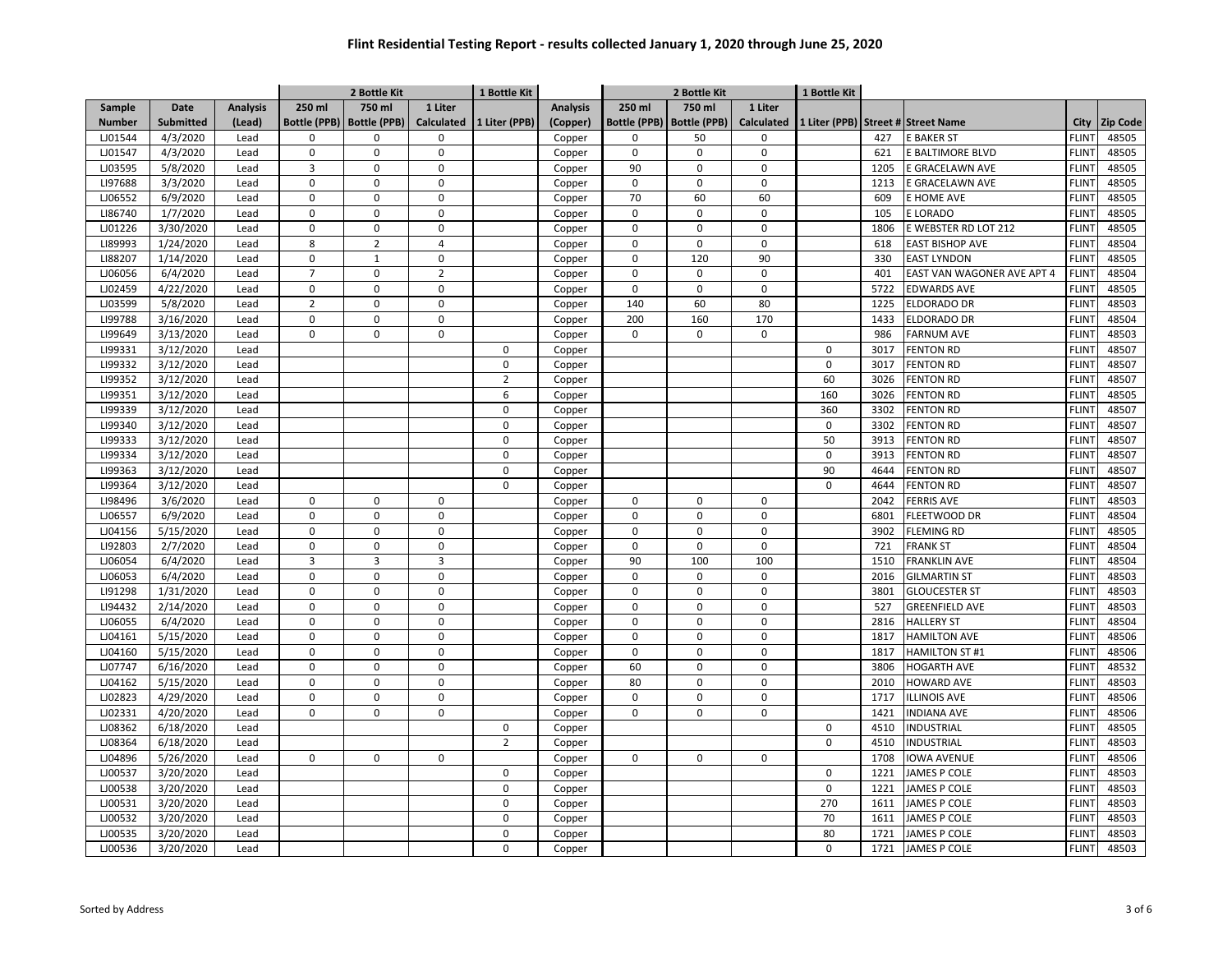| 750 ml<br>Date<br><b>Analysis</b><br>250 ml<br>750 ml<br>1 Liter<br>250 ml<br>Sample<br><b>Analysis</b><br>1 Liter<br><b>Submitted</b><br><b>Bottle (PPB)</b><br><b>Bottle (PPB)</b><br><b>Calculated</b><br>1 Liter (PPB)<br>(Copper)<br><b>Bottle (PPB)</b><br><b>Bottle (PPB)</b><br><b>Calculated</b><br>1 Liter (PPB)<br>City<br><b>Zip Code</b><br><b>Number</b><br>(Lead)<br><b>Street # Street Name</b><br><b>FLINT</b><br>48505<br>LJ01212<br>3/30/2020<br>160<br>2851<br>JAMES P COLE<br>Lead<br>$\Omega$<br>Copper<br>$\mathbf 0$<br>$\mathbf 0$<br><b>FLINT</b><br>48505<br>LJ01214<br>3/30/2020<br>Lead<br>2851<br>JAMES P COLE<br>Copper<br>LJ09213<br>6/23/2020<br>$\mathbf 0$<br>$\mathbf 0$<br>JOSEPHINE ST<br><b>FLINT</b><br>48503<br>$\mathbf 0$<br>$\Omega$<br>$\Omega$<br>$\mathbf 0$<br>501<br>Lead<br>Copper<br>LI98444<br>3/6/2020<br>60<br>1914<br><b>KANSAS</b><br><b>FLINT</b><br>48506<br>Lead<br>$\mathsf 0$<br>Copper<br>3/6/2020<br><b>KANSAS</b><br>LI98443<br>$\mathbf{1}$<br>$\mathbf 0$<br>1914<br><b>FLINT</b><br>48503<br>Lead<br>Copper<br>LI98497<br>3/6/2020<br>$\overline{2}$<br><b>KASKOB ST</b><br><b>FLINT</b><br>48505<br>Lead<br>$1\,$<br>$\overline{2}$<br>60<br>0<br>$\mathbf 0$<br>3111<br>Copper<br>LJ02329<br>4/20/2020<br>$\mathbf 0$<br>$\mathbf 0$<br>$\mathbf 0$<br>$\mathbf 0$<br>$\Omega$<br>$\mathbf 0$<br>1543<br><b>KEARSLEY PARK BLVD</b><br><b>FLINT</b><br>48506<br>Lead<br>Copper<br>1/2/2020<br>48503<br>LI86121<br>Lead<br>$\mathbf{1}$<br>$\pmb{0}$<br>$\pmb{0}$<br>701<br><b>KENSINGTON AVE</b><br><b>FLINT</b><br>$\mathbf 0$<br>$\mathbf 0$<br>$\Omega$<br>Copper<br>LI97685<br>$\Omega$<br>$\Omega$<br>48504<br>3/3/2020<br>$\mathbf 0$<br>$\Omega$<br>$\Omega$<br>$\Omega$<br>2631<br><b>LANDON ST</b><br><b>FLINT</b><br>Lead<br>Copper<br>LJ04895<br>5/26/2020<br>$\Omega$<br>$\Omega$<br>$\mathbf 0$<br>$\mathbf 0$<br>$\Omega$<br>LANDON STREET<br><b>FLINT</b><br>48504<br>Lead<br>0<br>2614<br>Copper<br>LI97689<br>3/3/2020<br>$\pmb{0}$<br>$\pmb{0}$<br>$\mathbf 0$<br>$\Omega$<br>$\Omega$<br>LAPEER RD<br>FLIN <sup>-</sup><br>48503<br>Lead<br>$\Omega$<br>2300<br>Copper<br>LI88872<br>1/17/2020<br>0<br>$\mathbf 0$<br>$\mathbf 0$<br>$\mathbf 0$<br>$\mathbf 0$<br>$\mathbf 0$<br>1702<br>LAPEER RD #D<br><b>FLINT</b><br>48503<br>Lead<br>Copper<br><b>FLINT</b><br>48505<br>LJ02825<br>4/29/2020<br>Lead<br>$\pmb{0}$<br>$\Omega$<br>$\mathbf 0$<br>$\Omega$<br>$\Omega$<br>$\Omega$<br>4105<br>LAWNDALE AVE<br>Copper<br>LJ08377<br>6/18/2020<br>$\mathbf 0$<br>3101<br>LEITH ST<br><b>FLINT</b><br>48506<br>Lead<br>$\Omega$<br>Copper<br>$\pmb{0}$<br>$\mathbf 0$<br>EITH ST<br><b>FLINT</b><br>48506<br>LJ08378<br>6/18/2020<br>Lead<br>3101<br>Copper<br>LJ08375<br>$\mathbf 0$<br>LEITH ST<br><b>FLINT</b><br>48506<br>6/18/2020<br>$\mathbf 0$<br>3114<br>Lead<br>Copper<br>LJ08376<br>$\mathbf 0$<br>LEITH ST<br>FLIN <sup>-</sup><br>48506<br>6/18/2020<br>Lead<br>$\Omega$<br>3114<br>Copper<br>LI99648<br>3/13/2020<br>$\mathbf 0$<br>$\pmb{0}$<br>60<br>70<br>LINWOOD AVE<br>FLIN <sup>-</sup><br>48503<br>Lead<br>0<br>80<br>1602<br>Copper<br>LI91300<br>1/31/2020<br>$\pmb{0}$<br>$\pmb{0}$<br>$\mathsf 0$<br><b>FLINT</b><br>48507<br>Lead<br>$\mathbf 0$<br>0<br>0<br>629<br>LOCKEHEAD AVE<br>Copper<br>LI99789<br>3/16/2020<br>$\mathbf 0$<br>$\pmb{0}$<br>$\mathsf 0$<br>$\mathsf 0$<br>774<br>LYNDON AVE<br>48506<br>Lead<br>0<br>$\mathbf 0$<br><b>FLINT</b><br>Copper<br>LJ06546<br>$\mathbf 0$<br><b>FLINT</b><br>48504<br>6/9/2020<br>Lead<br>$\pmb{0}$<br>$\mathsf 0$<br>0<br>0<br>$\mathbf 0$<br>2914<br><b>MACKIN RD</b><br>Copper<br>$\Omega$<br>70<br>$\Omega$<br>48504<br>LJ03786<br>5/12/2020<br>$\mathbf 0$<br>$\mathbf 0$<br>$\Omega$<br>3501<br><b>MACKIN RD</b><br><b>FLINT</b><br>Lead<br>Copper<br>LJ02827<br>4/29/2020<br>$\Omega$<br>$\mathbf 0$<br>$\mathbf 0$<br>120<br>130<br>130<br><b>FLINT</b><br>48505<br>Lead<br>3022<br><b>MARTIN L KING AVE</b><br>Copper<br>$\mathbf 0$<br>LJ04893<br>5/26/2020<br>$\mathbf 0$<br>$\mathbf 0$<br>$\mathbf 0$<br>$\Omega$<br>$\mathbf 0$<br><b>MARYLAND AVE</b><br><b>FLINT</b><br>48506<br>Lead<br>1702<br>Copper<br>LJ04894<br>5/26/2020<br>$\mathbf 0$<br>$\mathbf 0$<br>$\mathbf 0$<br>$\mathbf 0$<br>$\Omega$<br>3156<br><b>MARYLAND AVE</b><br><b>FLINT</b><br>48506<br>Lead<br>$\Omega$<br>Copper<br>$\mathbf 0$<br>LJ06550<br>6/9/2020<br>Lead<br>$\mathbf 0$<br>$\mathbf 0$<br>$\mathbf 0$<br>$\mathbf 0$<br>$\mathbf 0$<br>1221<br><b>MCCREE</b><br><b>FLINT</b><br>48503<br>Copper<br>LJ09214<br>6/23/2020<br>$\pmb{0}$<br>$\pmb{0}$<br>$\mathbf 0$<br>1234<br><b>MCINTOSH DR</b><br><b>FLINT</b><br>48503<br>Lead<br>$\mathbf 0$<br>$\mathbf 0$<br>$\mathbf 0$<br>Copper<br>$\mathbf 0$<br>$\pmb{0}$<br>$\pmb{0}$<br>LI87728<br>1/10/2020<br>Lead<br>0<br>$\mathbf 0$<br>$\mathsf 0$<br>2018<br><b>MCPHAIL ST</b><br><b>FLINT</b><br>48503<br>Copper<br>$\mathbf 0$<br>$\pmb{0}$<br>$\mathbf 0$<br><b>FLINT</b><br>48503<br>LJ06547<br>6/9/2020<br>Lead<br>$\mathbf 0$<br>$\mathbf 0$<br>0<br>3105<br>MILLER RD<br>Copper<br>LJ08370<br>6/18/2020<br>$\mathbf 0$<br>2110<br><b>MLK</b><br><b>FLINT</b><br>48503<br>Lead<br>$\mathbf{1}$<br>Copper<br>LJ08369<br>6/18/2020<br>$\overline{2}$<br>$\mathbf 0$<br><b>MLK</b><br>48506<br>2110<br>FLIN <sup>-</sup><br>Lead<br>Copper<br>LJ08383<br>$\mathbf 0$<br>6/18/2020<br>6<br>3618<br><b>MLK</b><br><b>FLINT</b><br>48504<br>Lead<br>Copper<br>LJ08384<br>6/18/2020<br>60<br><b>MLK</b><br>48506<br>Lead<br>3618<br><b>FLINT</b><br>Copper<br>17<br>LJ08374<br>6/18/2020<br>$\Omega$<br>$\mathbf 0$<br>1811<br><b>MLK AVE</b><br><b>FLINT</b><br>48503<br>Lead<br>Copper<br>48503<br>LJ08373<br>6/18/2020<br>$\Omega$<br>$\mathbf 0$<br><b>MLK AVENUE</b><br><b>FLINT</b><br>Lead<br>1811<br>Copper<br>LJ02091<br><b>FLINT</b><br>48506<br>4/14/2020<br>Lead<br>$\Omega$<br>$\mathbf 0$<br>$\mathbf 0$<br>$\Omega$<br>$\Omega$<br>3138<br><b>MONTANA AVE</b><br>Copper<br>$\Omega$<br>LI86103<br>1/2/2020<br>$\mathbf 0$<br><b>MONTCLAIR</b><br><b>FLINT</b><br>48503<br>Lead<br>$\mathbf 0$<br>1910<br>Copper<br>LI86104<br>1/2/2020<br>0<br><b>MONTCLAIR</b><br>FLIN <sup>-</sup><br>48503<br>$\Omega$<br>1910<br>Lead<br>Copper<br>LJ01546<br>4/3/2020<br>$\mathbf 0$<br>$\mathbf 0$<br>$\mathbf 0$<br>$\mathbf 0$<br>2229<br>MORNINGSIDE<br><b>FLINT</b><br>48505<br>Lead<br>0<br>$\mathbf 0$<br>Copper<br>LI87480<br>1/9/2020<br><b>FLINT</b><br>48503<br>Lead<br>$\Omega$<br>$\mathbf 0$<br>2314<br><b>MOUNTAIN</b><br>Copper<br>$\mathbf 0$<br>LI87481<br>1/9/2020<br>Lead<br>$\Omega$<br>2314<br><b>MOUNTAIN</b><br><b>FLINT</b><br>48503<br>Copper<br><b>FLINT</b><br>48505<br>LI99790<br>3/16/2020<br>5<br>11<br>9<br>140<br>570<br>460<br>1351<br>N BALLENGER HWY<br>Lead<br>Copper<br>$\mathbf 0$<br>$\mathbf 0$<br>$\pmb{0}$<br>$\mathbf 0$<br><b>FLINT</b><br>48506<br>LJ04158<br>5/15/2020<br>Lead<br>$\mathbf 0$<br>0<br>5018<br>N NAOWKANG DR<br>Copper<br>LI97687<br>3/3/2020<br>$1\,$<br>$\overline{4}$<br>3<br>$\mathsf 0$<br>$\Omega$<br>0<br>N SAGINAW<br><b>FLINT</b><br>48507<br>Lead<br>4913<br>Copper<br>LI97686<br>3/3/2020<br>$\mathbf{1}$<br>$\pmb{0}$<br>0<br>60<br>$\mathbf 0$<br>$\mathbf 0$<br>N SAGINAW ST<br>FLIN <sup>-</sup><br>48504<br>Lead<br>4907<br>Copper<br>LJ04154<br>5/15/2020<br>$\overline{2}$<br>$\mathbf 1$<br>$\mathbf{1}$<br>50<br>$\mathsf 0$<br>$\mathsf 0$<br>2007<br>N VERNON AVE<br><b>FLINT</b><br>48503<br>Lead<br>Copper<br>LJ08430<br>6/18/2020<br>$\mathbf 0$<br>$\mathbf 0$<br>0<br>$\mathbf 0$<br>$\mathbf 0$<br>1913<br>NEBRASKA AVE APT 2<br><b>FLINT</b><br>48506<br>Lead<br>$\mathbf 0$<br>Copper<br>$\mathbf 0$<br><b>FLINT</b><br>48503<br>LI91297<br>1/31/2020<br>$\mathbf 0$<br>$\mathbf 0$<br>$\mathbf 0$<br>$\mathbf 0$<br>1314<br><b>NIAGARA AVE</b><br>Lead<br>Copper<br>$\mathbf 0$ |  |  | 2 Bottle Kit | 1 Bottle Kit |  | 2 Bottle Kit | 1 Bottle Kit |  |  |
|----------------------------------------------------------------------------------------------------------------------------------------------------------------------------------------------------------------------------------------------------------------------------------------------------------------------------------------------------------------------------------------------------------------------------------------------------------------------------------------------------------------------------------------------------------------------------------------------------------------------------------------------------------------------------------------------------------------------------------------------------------------------------------------------------------------------------------------------------------------------------------------------------------------------------------------------------------------------------------------------------------------------------------------------------------------------------------------------------------------------------------------------------------------------------------------------------------------------------------------------------------------------------------------------------------------------------------------------------------------------------------------------------------------------------------------------------------------------------------------------------------------------------------------------------------------------------------------------------------------------------------------------------------------------------------------------------------------------------------------------------------------------------------------------------------------------------------------------------------------------------------------------------------------------------------------------------------------------------------------------------------------------------------------------------------------------------------------------------------------------------------------------------------------------------------------------------------------------------------------------------------------------------------------------------------------------------------------------------------------------------------------------------------------------------------------------------------------------------------------------------------------------------------------------------------------------------------------------------------------------------------------------------------------------------------------------------------------------------------------------------------------------------------------------------------------------------------------------------------------------------------------------------------------------------------------------------------------------------------------------------------------------------------------------------------------------------------------------------------------------------------------------------------------------------------------------------------------------------------------------------------------------------------------------------------------------------------------------------------------------------------------------------------------------------------------------------------------------------------------------------------------------------------------------------------------------------------------------------------------------------------------------------------------------------------------------------------------------------------------------------------------------------------------------------------------------------------------------------------------------------------------------------------------------------------------------------------------------------------------------------------------------------------------------------------------------------------------------------------------------------------------------------------------------------------------------------------------------------------------------------------------------------------------------------------------------------------------------------------------------------------------------------------------------------------------------------------------------------------------------------------------------------------------------------------------------------------------------------------------------------------------------------------------------------------------------------------------------------------------------------------------------------------------------------------------------------------------------------------------------------------------------------------------------------------------------------------------------------------------------------------------------------------------------------------------------------------------------------------------------------------------------------------------------------------------------------------------------------------------------------------------------------------------------------------------------------------------------------------------------------------------------------------------------------------------------------------------------------------------------------------------------------------------------------------------------------------------------------------------------------------------------------------------------------------------------------------------------------------------------------------------------------------------------------------------------------------------------------------------------------------------------------------------------------------------------------------------------------------------------------------------------------------------------------------------------------------------------------------------------------------------------------------------------------------------------------------------------------------------------------------------------------------------------------------------------------------------------------------------------------------------------------------------------------------------------------------------------------------------------------------------------------------------------------------------------------------------------------------------------------------------------------------------------------------------------------------------------------------------------------------------------------------------------------------------------------------------------------------------------------------------------------------------------------------------------------------------------------------------------------------------------------------------------------------------------------------------------------------------------------------------------------------------------------------------------------------------------------------------------------------------------------------------------------------------------------------------------------------------------------------------------------------------------------------------------------------------------------------------------------------------------------------------------------------------------------------------------------------------------------------------------------------------------------------------------------------------------------------------------------------------------------------------------------------------------------------------------------------------------------------------------------------|--|--|--------------|--------------|--|--------------|--------------|--|--|
|                                                                                                                                                                                                                                                                                                                                                                                                                                                                                                                                                                                                                                                                                                                                                                                                                                                                                                                                                                                                                                                                                                                                                                                                                                                                                                                                                                                                                                                                                                                                                                                                                                                                                                                                                                                                                                                                                                                                                                                                                                                                                                                                                                                                                                                                                                                                                                                                                                                                                                                                                                                                                                                                                                                                                                                                                                                                                                                                                                                                                                                                                                                                                                                                                                                                                                                                                                                                                                                                                                                                                                                                                                                                                                                                                                                                                                                                                                                                                                                                                                                                                                                                                                                                                                                                                                                                                                                                                                                                                                                                                                                                                                                                                                                                                                                                                                                                                                                                                                                                                                                                                                                                                                                                                                                                                                                                                                                                                                                                                                                                                                                                                                                                                                                                                                                                                                                                                                                                                                                                                                                                                                                                                                                                                                                                                                                                                                                                                                                                                                                                                                                                                                                                                                                                                                                                                                                                                                                                                                                                                                                                                                                                                                                                                                                                                                                                                                                                                                                                                                                                                                                                                                                                                                                                                                                                                                                                                                          |  |  |              |              |  |              |              |  |  |
|                                                                                                                                                                                                                                                                                                                                                                                                                                                                                                                                                                                                                                                                                                                                                                                                                                                                                                                                                                                                                                                                                                                                                                                                                                                                                                                                                                                                                                                                                                                                                                                                                                                                                                                                                                                                                                                                                                                                                                                                                                                                                                                                                                                                                                                                                                                                                                                                                                                                                                                                                                                                                                                                                                                                                                                                                                                                                                                                                                                                                                                                                                                                                                                                                                                                                                                                                                                                                                                                                                                                                                                                                                                                                                                                                                                                                                                                                                                                                                                                                                                                                                                                                                                                                                                                                                                                                                                                                                                                                                                                                                                                                                                                                                                                                                                                                                                                                                                                                                                                                                                                                                                                                                                                                                                                                                                                                                                                                                                                                                                                                                                                                                                                                                                                                                                                                                                                                                                                                                                                                                                                                                                                                                                                                                                                                                                                                                                                                                                                                                                                                                                                                                                                                                                                                                                                                                                                                                                                                                                                                                                                                                                                                                                                                                                                                                                                                                                                                                                                                                                                                                                                                                                                                                                                                                                                                                                                                                          |  |  |              |              |  |              |              |  |  |
|                                                                                                                                                                                                                                                                                                                                                                                                                                                                                                                                                                                                                                                                                                                                                                                                                                                                                                                                                                                                                                                                                                                                                                                                                                                                                                                                                                                                                                                                                                                                                                                                                                                                                                                                                                                                                                                                                                                                                                                                                                                                                                                                                                                                                                                                                                                                                                                                                                                                                                                                                                                                                                                                                                                                                                                                                                                                                                                                                                                                                                                                                                                                                                                                                                                                                                                                                                                                                                                                                                                                                                                                                                                                                                                                                                                                                                                                                                                                                                                                                                                                                                                                                                                                                                                                                                                                                                                                                                                                                                                                                                                                                                                                                                                                                                                                                                                                                                                                                                                                                                                                                                                                                                                                                                                                                                                                                                                                                                                                                                                                                                                                                                                                                                                                                                                                                                                                                                                                                                                                                                                                                                                                                                                                                                                                                                                                                                                                                                                                                                                                                                                                                                                                                                                                                                                                                                                                                                                                                                                                                                                                                                                                                                                                                                                                                                                                                                                                                                                                                                                                                                                                                                                                                                                                                                                                                                                                                                          |  |  |              |              |  |              |              |  |  |
|                                                                                                                                                                                                                                                                                                                                                                                                                                                                                                                                                                                                                                                                                                                                                                                                                                                                                                                                                                                                                                                                                                                                                                                                                                                                                                                                                                                                                                                                                                                                                                                                                                                                                                                                                                                                                                                                                                                                                                                                                                                                                                                                                                                                                                                                                                                                                                                                                                                                                                                                                                                                                                                                                                                                                                                                                                                                                                                                                                                                                                                                                                                                                                                                                                                                                                                                                                                                                                                                                                                                                                                                                                                                                                                                                                                                                                                                                                                                                                                                                                                                                                                                                                                                                                                                                                                                                                                                                                                                                                                                                                                                                                                                                                                                                                                                                                                                                                                                                                                                                                                                                                                                                                                                                                                                                                                                                                                                                                                                                                                                                                                                                                                                                                                                                                                                                                                                                                                                                                                                                                                                                                                                                                                                                                                                                                                                                                                                                                                                                                                                                                                                                                                                                                                                                                                                                                                                                                                                                                                                                                                                                                                                                                                                                                                                                                                                                                                                                                                                                                                                                                                                                                                                                                                                                                                                                                                                                                          |  |  |              |              |  |              |              |  |  |
|                                                                                                                                                                                                                                                                                                                                                                                                                                                                                                                                                                                                                                                                                                                                                                                                                                                                                                                                                                                                                                                                                                                                                                                                                                                                                                                                                                                                                                                                                                                                                                                                                                                                                                                                                                                                                                                                                                                                                                                                                                                                                                                                                                                                                                                                                                                                                                                                                                                                                                                                                                                                                                                                                                                                                                                                                                                                                                                                                                                                                                                                                                                                                                                                                                                                                                                                                                                                                                                                                                                                                                                                                                                                                                                                                                                                                                                                                                                                                                                                                                                                                                                                                                                                                                                                                                                                                                                                                                                                                                                                                                                                                                                                                                                                                                                                                                                                                                                                                                                                                                                                                                                                                                                                                                                                                                                                                                                                                                                                                                                                                                                                                                                                                                                                                                                                                                                                                                                                                                                                                                                                                                                                                                                                                                                                                                                                                                                                                                                                                                                                                                                                                                                                                                                                                                                                                                                                                                                                                                                                                                                                                                                                                                                                                                                                                                                                                                                                                                                                                                                                                                                                                                                                                                                                                                                                                                                                                                          |  |  |              |              |  |              |              |  |  |
|                                                                                                                                                                                                                                                                                                                                                                                                                                                                                                                                                                                                                                                                                                                                                                                                                                                                                                                                                                                                                                                                                                                                                                                                                                                                                                                                                                                                                                                                                                                                                                                                                                                                                                                                                                                                                                                                                                                                                                                                                                                                                                                                                                                                                                                                                                                                                                                                                                                                                                                                                                                                                                                                                                                                                                                                                                                                                                                                                                                                                                                                                                                                                                                                                                                                                                                                                                                                                                                                                                                                                                                                                                                                                                                                                                                                                                                                                                                                                                                                                                                                                                                                                                                                                                                                                                                                                                                                                                                                                                                                                                                                                                                                                                                                                                                                                                                                                                                                                                                                                                                                                                                                                                                                                                                                                                                                                                                                                                                                                                                                                                                                                                                                                                                                                                                                                                                                                                                                                                                                                                                                                                                                                                                                                                                                                                                                                                                                                                                                                                                                                                                                                                                                                                                                                                                                                                                                                                                                                                                                                                                                                                                                                                                                                                                                                                                                                                                                                                                                                                                                                                                                                                                                                                                                                                                                                                                                                                          |  |  |              |              |  |              |              |  |  |
|                                                                                                                                                                                                                                                                                                                                                                                                                                                                                                                                                                                                                                                                                                                                                                                                                                                                                                                                                                                                                                                                                                                                                                                                                                                                                                                                                                                                                                                                                                                                                                                                                                                                                                                                                                                                                                                                                                                                                                                                                                                                                                                                                                                                                                                                                                                                                                                                                                                                                                                                                                                                                                                                                                                                                                                                                                                                                                                                                                                                                                                                                                                                                                                                                                                                                                                                                                                                                                                                                                                                                                                                                                                                                                                                                                                                                                                                                                                                                                                                                                                                                                                                                                                                                                                                                                                                                                                                                                                                                                                                                                                                                                                                                                                                                                                                                                                                                                                                                                                                                                                                                                                                                                                                                                                                                                                                                                                                                                                                                                                                                                                                                                                                                                                                                                                                                                                                                                                                                                                                                                                                                                                                                                                                                                                                                                                                                                                                                                                                                                                                                                                                                                                                                                                                                                                                                                                                                                                                                                                                                                                                                                                                                                                                                                                                                                                                                                                                                                                                                                                                                                                                                                                                                                                                                                                                                                                                                                          |  |  |              |              |  |              |              |  |  |
|                                                                                                                                                                                                                                                                                                                                                                                                                                                                                                                                                                                                                                                                                                                                                                                                                                                                                                                                                                                                                                                                                                                                                                                                                                                                                                                                                                                                                                                                                                                                                                                                                                                                                                                                                                                                                                                                                                                                                                                                                                                                                                                                                                                                                                                                                                                                                                                                                                                                                                                                                                                                                                                                                                                                                                                                                                                                                                                                                                                                                                                                                                                                                                                                                                                                                                                                                                                                                                                                                                                                                                                                                                                                                                                                                                                                                                                                                                                                                                                                                                                                                                                                                                                                                                                                                                                                                                                                                                                                                                                                                                                                                                                                                                                                                                                                                                                                                                                                                                                                                                                                                                                                                                                                                                                                                                                                                                                                                                                                                                                                                                                                                                                                                                                                                                                                                                                                                                                                                                                                                                                                                                                                                                                                                                                                                                                                                                                                                                                                                                                                                                                                                                                                                                                                                                                                                                                                                                                                                                                                                                                                                                                                                                                                                                                                                                                                                                                                                                                                                                                                                                                                                                                                                                                                                                                                                                                                                                          |  |  |              |              |  |              |              |  |  |
|                                                                                                                                                                                                                                                                                                                                                                                                                                                                                                                                                                                                                                                                                                                                                                                                                                                                                                                                                                                                                                                                                                                                                                                                                                                                                                                                                                                                                                                                                                                                                                                                                                                                                                                                                                                                                                                                                                                                                                                                                                                                                                                                                                                                                                                                                                                                                                                                                                                                                                                                                                                                                                                                                                                                                                                                                                                                                                                                                                                                                                                                                                                                                                                                                                                                                                                                                                                                                                                                                                                                                                                                                                                                                                                                                                                                                                                                                                                                                                                                                                                                                                                                                                                                                                                                                                                                                                                                                                                                                                                                                                                                                                                                                                                                                                                                                                                                                                                                                                                                                                                                                                                                                                                                                                                                                                                                                                                                                                                                                                                                                                                                                                                                                                                                                                                                                                                                                                                                                                                                                                                                                                                                                                                                                                                                                                                                                                                                                                                                                                                                                                                                                                                                                                                                                                                                                                                                                                                                                                                                                                                                                                                                                                                                                                                                                                                                                                                                                                                                                                                                                                                                                                                                                                                                                                                                                                                                                                          |  |  |              |              |  |              |              |  |  |
|                                                                                                                                                                                                                                                                                                                                                                                                                                                                                                                                                                                                                                                                                                                                                                                                                                                                                                                                                                                                                                                                                                                                                                                                                                                                                                                                                                                                                                                                                                                                                                                                                                                                                                                                                                                                                                                                                                                                                                                                                                                                                                                                                                                                                                                                                                                                                                                                                                                                                                                                                                                                                                                                                                                                                                                                                                                                                                                                                                                                                                                                                                                                                                                                                                                                                                                                                                                                                                                                                                                                                                                                                                                                                                                                                                                                                                                                                                                                                                                                                                                                                                                                                                                                                                                                                                                                                                                                                                                                                                                                                                                                                                                                                                                                                                                                                                                                                                                                                                                                                                                                                                                                                                                                                                                                                                                                                                                                                                                                                                                                                                                                                                                                                                                                                                                                                                                                                                                                                                                                                                                                                                                                                                                                                                                                                                                                                                                                                                                                                                                                                                                                                                                                                                                                                                                                                                                                                                                                                                                                                                                                                                                                                                                                                                                                                                                                                                                                                                                                                                                                                                                                                                                                                                                                                                                                                                                                                                          |  |  |              |              |  |              |              |  |  |
|                                                                                                                                                                                                                                                                                                                                                                                                                                                                                                                                                                                                                                                                                                                                                                                                                                                                                                                                                                                                                                                                                                                                                                                                                                                                                                                                                                                                                                                                                                                                                                                                                                                                                                                                                                                                                                                                                                                                                                                                                                                                                                                                                                                                                                                                                                                                                                                                                                                                                                                                                                                                                                                                                                                                                                                                                                                                                                                                                                                                                                                                                                                                                                                                                                                                                                                                                                                                                                                                                                                                                                                                                                                                                                                                                                                                                                                                                                                                                                                                                                                                                                                                                                                                                                                                                                                                                                                                                                                                                                                                                                                                                                                                                                                                                                                                                                                                                                                                                                                                                                                                                                                                                                                                                                                                                                                                                                                                                                                                                                                                                                                                                                                                                                                                                                                                                                                                                                                                                                                                                                                                                                                                                                                                                                                                                                                                                                                                                                                                                                                                                                                                                                                                                                                                                                                                                                                                                                                                                                                                                                                                                                                                                                                                                                                                                                                                                                                                                                                                                                                                                                                                                                                                                                                                                                                                                                                                                                          |  |  |              |              |  |              |              |  |  |
|                                                                                                                                                                                                                                                                                                                                                                                                                                                                                                                                                                                                                                                                                                                                                                                                                                                                                                                                                                                                                                                                                                                                                                                                                                                                                                                                                                                                                                                                                                                                                                                                                                                                                                                                                                                                                                                                                                                                                                                                                                                                                                                                                                                                                                                                                                                                                                                                                                                                                                                                                                                                                                                                                                                                                                                                                                                                                                                                                                                                                                                                                                                                                                                                                                                                                                                                                                                                                                                                                                                                                                                                                                                                                                                                                                                                                                                                                                                                                                                                                                                                                                                                                                                                                                                                                                                                                                                                                                                                                                                                                                                                                                                                                                                                                                                                                                                                                                                                                                                                                                                                                                                                                                                                                                                                                                                                                                                                                                                                                                                                                                                                                                                                                                                                                                                                                                                                                                                                                                                                                                                                                                                                                                                                                                                                                                                                                                                                                                                                                                                                                                                                                                                                                                                                                                                                                                                                                                                                                                                                                                                                                                                                                                                                                                                                                                                                                                                                                                                                                                                                                                                                                                                                                                                                                                                                                                                                                                          |  |  |              |              |  |              |              |  |  |
|                                                                                                                                                                                                                                                                                                                                                                                                                                                                                                                                                                                                                                                                                                                                                                                                                                                                                                                                                                                                                                                                                                                                                                                                                                                                                                                                                                                                                                                                                                                                                                                                                                                                                                                                                                                                                                                                                                                                                                                                                                                                                                                                                                                                                                                                                                                                                                                                                                                                                                                                                                                                                                                                                                                                                                                                                                                                                                                                                                                                                                                                                                                                                                                                                                                                                                                                                                                                                                                                                                                                                                                                                                                                                                                                                                                                                                                                                                                                                                                                                                                                                                                                                                                                                                                                                                                                                                                                                                                                                                                                                                                                                                                                                                                                                                                                                                                                                                                                                                                                                                                                                                                                                                                                                                                                                                                                                                                                                                                                                                                                                                                                                                                                                                                                                                                                                                                                                                                                                                                                                                                                                                                                                                                                                                                                                                                                                                                                                                                                                                                                                                                                                                                                                                                                                                                                                                                                                                                                                                                                                                                                                                                                                                                                                                                                                                                                                                                                                                                                                                                                                                                                                                                                                                                                                                                                                                                                                                          |  |  |              |              |  |              |              |  |  |
|                                                                                                                                                                                                                                                                                                                                                                                                                                                                                                                                                                                                                                                                                                                                                                                                                                                                                                                                                                                                                                                                                                                                                                                                                                                                                                                                                                                                                                                                                                                                                                                                                                                                                                                                                                                                                                                                                                                                                                                                                                                                                                                                                                                                                                                                                                                                                                                                                                                                                                                                                                                                                                                                                                                                                                                                                                                                                                                                                                                                                                                                                                                                                                                                                                                                                                                                                                                                                                                                                                                                                                                                                                                                                                                                                                                                                                                                                                                                                                                                                                                                                                                                                                                                                                                                                                                                                                                                                                                                                                                                                                                                                                                                                                                                                                                                                                                                                                                                                                                                                                                                                                                                                                                                                                                                                                                                                                                                                                                                                                                                                                                                                                                                                                                                                                                                                                                                                                                                                                                                                                                                                                                                                                                                                                                                                                                                                                                                                                                                                                                                                                                                                                                                                                                                                                                                                                                                                                                                                                                                                                                                                                                                                                                                                                                                                                                                                                                                                                                                                                                                                                                                                                                                                                                                                                                                                                                                                                          |  |  |              |              |  |              |              |  |  |
|                                                                                                                                                                                                                                                                                                                                                                                                                                                                                                                                                                                                                                                                                                                                                                                                                                                                                                                                                                                                                                                                                                                                                                                                                                                                                                                                                                                                                                                                                                                                                                                                                                                                                                                                                                                                                                                                                                                                                                                                                                                                                                                                                                                                                                                                                                                                                                                                                                                                                                                                                                                                                                                                                                                                                                                                                                                                                                                                                                                                                                                                                                                                                                                                                                                                                                                                                                                                                                                                                                                                                                                                                                                                                                                                                                                                                                                                                                                                                                                                                                                                                                                                                                                                                                                                                                                                                                                                                                                                                                                                                                                                                                                                                                                                                                                                                                                                                                                                                                                                                                                                                                                                                                                                                                                                                                                                                                                                                                                                                                                                                                                                                                                                                                                                                                                                                                                                                                                                                                                                                                                                                                                                                                                                                                                                                                                                                                                                                                                                                                                                                                                                                                                                                                                                                                                                                                                                                                                                                                                                                                                                                                                                                                                                                                                                                                                                                                                                                                                                                                                                                                                                                                                                                                                                                                                                                                                                                                          |  |  |              |              |  |              |              |  |  |
|                                                                                                                                                                                                                                                                                                                                                                                                                                                                                                                                                                                                                                                                                                                                                                                                                                                                                                                                                                                                                                                                                                                                                                                                                                                                                                                                                                                                                                                                                                                                                                                                                                                                                                                                                                                                                                                                                                                                                                                                                                                                                                                                                                                                                                                                                                                                                                                                                                                                                                                                                                                                                                                                                                                                                                                                                                                                                                                                                                                                                                                                                                                                                                                                                                                                                                                                                                                                                                                                                                                                                                                                                                                                                                                                                                                                                                                                                                                                                                                                                                                                                                                                                                                                                                                                                                                                                                                                                                                                                                                                                                                                                                                                                                                                                                                                                                                                                                                                                                                                                                                                                                                                                                                                                                                                                                                                                                                                                                                                                                                                                                                                                                                                                                                                                                                                                                                                                                                                                                                                                                                                                                                                                                                                                                                                                                                                                                                                                                                                                                                                                                                                                                                                                                                                                                                                                                                                                                                                                                                                                                                                                                                                                                                                                                                                                                                                                                                                                                                                                                                                                                                                                                                                                                                                                                                                                                                                                                          |  |  |              |              |  |              |              |  |  |
|                                                                                                                                                                                                                                                                                                                                                                                                                                                                                                                                                                                                                                                                                                                                                                                                                                                                                                                                                                                                                                                                                                                                                                                                                                                                                                                                                                                                                                                                                                                                                                                                                                                                                                                                                                                                                                                                                                                                                                                                                                                                                                                                                                                                                                                                                                                                                                                                                                                                                                                                                                                                                                                                                                                                                                                                                                                                                                                                                                                                                                                                                                                                                                                                                                                                                                                                                                                                                                                                                                                                                                                                                                                                                                                                                                                                                                                                                                                                                                                                                                                                                                                                                                                                                                                                                                                                                                                                                                                                                                                                                                                                                                                                                                                                                                                                                                                                                                                                                                                                                                                                                                                                                                                                                                                                                                                                                                                                                                                                                                                                                                                                                                                                                                                                                                                                                                                                                                                                                                                                                                                                                                                                                                                                                                                                                                                                                                                                                                                                                                                                                                                                                                                                                                                                                                                                                                                                                                                                                                                                                                                                                                                                                                                                                                                                                                                                                                                                                                                                                                                                                                                                                                                                                                                                                                                                                                                                                                          |  |  |              |              |  |              |              |  |  |
|                                                                                                                                                                                                                                                                                                                                                                                                                                                                                                                                                                                                                                                                                                                                                                                                                                                                                                                                                                                                                                                                                                                                                                                                                                                                                                                                                                                                                                                                                                                                                                                                                                                                                                                                                                                                                                                                                                                                                                                                                                                                                                                                                                                                                                                                                                                                                                                                                                                                                                                                                                                                                                                                                                                                                                                                                                                                                                                                                                                                                                                                                                                                                                                                                                                                                                                                                                                                                                                                                                                                                                                                                                                                                                                                                                                                                                                                                                                                                                                                                                                                                                                                                                                                                                                                                                                                                                                                                                                                                                                                                                                                                                                                                                                                                                                                                                                                                                                                                                                                                                                                                                                                                                                                                                                                                                                                                                                                                                                                                                                                                                                                                                                                                                                                                                                                                                                                                                                                                                                                                                                                                                                                                                                                                                                                                                                                                                                                                                                                                                                                                                                                                                                                                                                                                                                                                                                                                                                                                                                                                                                                                                                                                                                                                                                                                                                                                                                                                                                                                                                                                                                                                                                                                                                                                                                                                                                                                                          |  |  |              |              |  |              |              |  |  |
|                                                                                                                                                                                                                                                                                                                                                                                                                                                                                                                                                                                                                                                                                                                                                                                                                                                                                                                                                                                                                                                                                                                                                                                                                                                                                                                                                                                                                                                                                                                                                                                                                                                                                                                                                                                                                                                                                                                                                                                                                                                                                                                                                                                                                                                                                                                                                                                                                                                                                                                                                                                                                                                                                                                                                                                                                                                                                                                                                                                                                                                                                                                                                                                                                                                                                                                                                                                                                                                                                                                                                                                                                                                                                                                                                                                                                                                                                                                                                                                                                                                                                                                                                                                                                                                                                                                                                                                                                                                                                                                                                                                                                                                                                                                                                                                                                                                                                                                                                                                                                                                                                                                                                                                                                                                                                                                                                                                                                                                                                                                                                                                                                                                                                                                                                                                                                                                                                                                                                                                                                                                                                                                                                                                                                                                                                                                                                                                                                                                                                                                                                                                                                                                                                                                                                                                                                                                                                                                                                                                                                                                                                                                                                                                                                                                                                                                                                                                                                                                                                                                                                                                                                                                                                                                                                                                                                                                                                                          |  |  |              |              |  |              |              |  |  |
|                                                                                                                                                                                                                                                                                                                                                                                                                                                                                                                                                                                                                                                                                                                                                                                                                                                                                                                                                                                                                                                                                                                                                                                                                                                                                                                                                                                                                                                                                                                                                                                                                                                                                                                                                                                                                                                                                                                                                                                                                                                                                                                                                                                                                                                                                                                                                                                                                                                                                                                                                                                                                                                                                                                                                                                                                                                                                                                                                                                                                                                                                                                                                                                                                                                                                                                                                                                                                                                                                                                                                                                                                                                                                                                                                                                                                                                                                                                                                                                                                                                                                                                                                                                                                                                                                                                                                                                                                                                                                                                                                                                                                                                                                                                                                                                                                                                                                                                                                                                                                                                                                                                                                                                                                                                                                                                                                                                                                                                                                                                                                                                                                                                                                                                                                                                                                                                                                                                                                                                                                                                                                                                                                                                                                                                                                                                                                                                                                                                                                                                                                                                                                                                                                                                                                                                                                                                                                                                                                                                                                                                                                                                                                                                                                                                                                                                                                                                                                                                                                                                                                                                                                                                                                                                                                                                                                                                                                                          |  |  |              |              |  |              |              |  |  |
|                                                                                                                                                                                                                                                                                                                                                                                                                                                                                                                                                                                                                                                                                                                                                                                                                                                                                                                                                                                                                                                                                                                                                                                                                                                                                                                                                                                                                                                                                                                                                                                                                                                                                                                                                                                                                                                                                                                                                                                                                                                                                                                                                                                                                                                                                                                                                                                                                                                                                                                                                                                                                                                                                                                                                                                                                                                                                                                                                                                                                                                                                                                                                                                                                                                                                                                                                                                                                                                                                                                                                                                                                                                                                                                                                                                                                                                                                                                                                                                                                                                                                                                                                                                                                                                                                                                                                                                                                                                                                                                                                                                                                                                                                                                                                                                                                                                                                                                                                                                                                                                                                                                                                                                                                                                                                                                                                                                                                                                                                                                                                                                                                                                                                                                                                                                                                                                                                                                                                                                                                                                                                                                                                                                                                                                                                                                                                                                                                                                                                                                                                                                                                                                                                                                                                                                                                                                                                                                                                                                                                                                                                                                                                                                                                                                                                                                                                                                                                                                                                                                                                                                                                                                                                                                                                                                                                                                                                                          |  |  |              |              |  |              |              |  |  |
|                                                                                                                                                                                                                                                                                                                                                                                                                                                                                                                                                                                                                                                                                                                                                                                                                                                                                                                                                                                                                                                                                                                                                                                                                                                                                                                                                                                                                                                                                                                                                                                                                                                                                                                                                                                                                                                                                                                                                                                                                                                                                                                                                                                                                                                                                                                                                                                                                                                                                                                                                                                                                                                                                                                                                                                                                                                                                                                                                                                                                                                                                                                                                                                                                                                                                                                                                                                                                                                                                                                                                                                                                                                                                                                                                                                                                                                                                                                                                                                                                                                                                                                                                                                                                                                                                                                                                                                                                                                                                                                                                                                                                                                                                                                                                                                                                                                                                                                                                                                                                                                                                                                                                                                                                                                                                                                                                                                                                                                                                                                                                                                                                                                                                                                                                                                                                                                                                                                                                                                                                                                                                                                                                                                                                                                                                                                                                                                                                                                                                                                                                                                                                                                                                                                                                                                                                                                                                                                                                                                                                                                                                                                                                                                                                                                                                                                                                                                                                                                                                                                                                                                                                                                                                                                                                                                                                                                                                                          |  |  |              |              |  |              |              |  |  |
|                                                                                                                                                                                                                                                                                                                                                                                                                                                                                                                                                                                                                                                                                                                                                                                                                                                                                                                                                                                                                                                                                                                                                                                                                                                                                                                                                                                                                                                                                                                                                                                                                                                                                                                                                                                                                                                                                                                                                                                                                                                                                                                                                                                                                                                                                                                                                                                                                                                                                                                                                                                                                                                                                                                                                                                                                                                                                                                                                                                                                                                                                                                                                                                                                                                                                                                                                                                                                                                                                                                                                                                                                                                                                                                                                                                                                                                                                                                                                                                                                                                                                                                                                                                                                                                                                                                                                                                                                                                                                                                                                                                                                                                                                                                                                                                                                                                                                                                                                                                                                                                                                                                                                                                                                                                                                                                                                                                                                                                                                                                                                                                                                                                                                                                                                                                                                                                                                                                                                                                                                                                                                                                                                                                                                                                                                                                                                                                                                                                                                                                                                                                                                                                                                                                                                                                                                                                                                                                                                                                                                                                                                                                                                                                                                                                                                                                                                                                                                                                                                                                                                                                                                                                                                                                                                                                                                                                                                                          |  |  |              |              |  |              |              |  |  |
|                                                                                                                                                                                                                                                                                                                                                                                                                                                                                                                                                                                                                                                                                                                                                                                                                                                                                                                                                                                                                                                                                                                                                                                                                                                                                                                                                                                                                                                                                                                                                                                                                                                                                                                                                                                                                                                                                                                                                                                                                                                                                                                                                                                                                                                                                                                                                                                                                                                                                                                                                                                                                                                                                                                                                                                                                                                                                                                                                                                                                                                                                                                                                                                                                                                                                                                                                                                                                                                                                                                                                                                                                                                                                                                                                                                                                                                                                                                                                                                                                                                                                                                                                                                                                                                                                                                                                                                                                                                                                                                                                                                                                                                                                                                                                                                                                                                                                                                                                                                                                                                                                                                                                                                                                                                                                                                                                                                                                                                                                                                                                                                                                                                                                                                                                                                                                                                                                                                                                                                                                                                                                                                                                                                                                                                                                                                                                                                                                                                                                                                                                                                                                                                                                                                                                                                                                                                                                                                                                                                                                                                                                                                                                                                                                                                                                                                                                                                                                                                                                                                                                                                                                                                                                                                                                                                                                                                                                                          |  |  |              |              |  |              |              |  |  |
|                                                                                                                                                                                                                                                                                                                                                                                                                                                                                                                                                                                                                                                                                                                                                                                                                                                                                                                                                                                                                                                                                                                                                                                                                                                                                                                                                                                                                                                                                                                                                                                                                                                                                                                                                                                                                                                                                                                                                                                                                                                                                                                                                                                                                                                                                                                                                                                                                                                                                                                                                                                                                                                                                                                                                                                                                                                                                                                                                                                                                                                                                                                                                                                                                                                                                                                                                                                                                                                                                                                                                                                                                                                                                                                                                                                                                                                                                                                                                                                                                                                                                                                                                                                                                                                                                                                                                                                                                                                                                                                                                                                                                                                                                                                                                                                                                                                                                                                                                                                                                                                                                                                                                                                                                                                                                                                                                                                                                                                                                                                                                                                                                                                                                                                                                                                                                                                                                                                                                                                                                                                                                                                                                                                                                                                                                                                                                                                                                                                                                                                                                                                                                                                                                                                                                                                                                                                                                                                                                                                                                                                                                                                                                                                                                                                                                                                                                                                                                                                                                                                                                                                                                                                                                                                                                                                                                                                                                                          |  |  |              |              |  |              |              |  |  |
|                                                                                                                                                                                                                                                                                                                                                                                                                                                                                                                                                                                                                                                                                                                                                                                                                                                                                                                                                                                                                                                                                                                                                                                                                                                                                                                                                                                                                                                                                                                                                                                                                                                                                                                                                                                                                                                                                                                                                                                                                                                                                                                                                                                                                                                                                                                                                                                                                                                                                                                                                                                                                                                                                                                                                                                                                                                                                                                                                                                                                                                                                                                                                                                                                                                                                                                                                                                                                                                                                                                                                                                                                                                                                                                                                                                                                                                                                                                                                                                                                                                                                                                                                                                                                                                                                                                                                                                                                                                                                                                                                                                                                                                                                                                                                                                                                                                                                                                                                                                                                                                                                                                                                                                                                                                                                                                                                                                                                                                                                                                                                                                                                                                                                                                                                                                                                                                                                                                                                                                                                                                                                                                                                                                                                                                                                                                                                                                                                                                                                                                                                                                                                                                                                                                                                                                                                                                                                                                                                                                                                                                                                                                                                                                                                                                                                                                                                                                                                                                                                                                                                                                                                                                                                                                                                                                                                                                                                                          |  |  |              |              |  |              |              |  |  |
|                                                                                                                                                                                                                                                                                                                                                                                                                                                                                                                                                                                                                                                                                                                                                                                                                                                                                                                                                                                                                                                                                                                                                                                                                                                                                                                                                                                                                                                                                                                                                                                                                                                                                                                                                                                                                                                                                                                                                                                                                                                                                                                                                                                                                                                                                                                                                                                                                                                                                                                                                                                                                                                                                                                                                                                                                                                                                                                                                                                                                                                                                                                                                                                                                                                                                                                                                                                                                                                                                                                                                                                                                                                                                                                                                                                                                                                                                                                                                                                                                                                                                                                                                                                                                                                                                                                                                                                                                                                                                                                                                                                                                                                                                                                                                                                                                                                                                                                                                                                                                                                                                                                                                                                                                                                                                                                                                                                                                                                                                                                                                                                                                                                                                                                                                                                                                                                                                                                                                                                                                                                                                                                                                                                                                                                                                                                                                                                                                                                                                                                                                                                                                                                                                                                                                                                                                                                                                                                                                                                                                                                                                                                                                                                                                                                                                                                                                                                                                                                                                                                                                                                                                                                                                                                                                                                                                                                                                                          |  |  |              |              |  |              |              |  |  |
|                                                                                                                                                                                                                                                                                                                                                                                                                                                                                                                                                                                                                                                                                                                                                                                                                                                                                                                                                                                                                                                                                                                                                                                                                                                                                                                                                                                                                                                                                                                                                                                                                                                                                                                                                                                                                                                                                                                                                                                                                                                                                                                                                                                                                                                                                                                                                                                                                                                                                                                                                                                                                                                                                                                                                                                                                                                                                                                                                                                                                                                                                                                                                                                                                                                                                                                                                                                                                                                                                                                                                                                                                                                                                                                                                                                                                                                                                                                                                                                                                                                                                                                                                                                                                                                                                                                                                                                                                                                                                                                                                                                                                                                                                                                                                                                                                                                                                                                                                                                                                                                                                                                                                                                                                                                                                                                                                                                                                                                                                                                                                                                                                                                                                                                                                                                                                                                                                                                                                                                                                                                                                                                                                                                                                                                                                                                                                                                                                                                                                                                                                                                                                                                                                                                                                                                                                                                                                                                                                                                                                                                                                                                                                                                                                                                                                                                                                                                                                                                                                                                                                                                                                                                                                                                                                                                                                                                                                                          |  |  |              |              |  |              |              |  |  |
|                                                                                                                                                                                                                                                                                                                                                                                                                                                                                                                                                                                                                                                                                                                                                                                                                                                                                                                                                                                                                                                                                                                                                                                                                                                                                                                                                                                                                                                                                                                                                                                                                                                                                                                                                                                                                                                                                                                                                                                                                                                                                                                                                                                                                                                                                                                                                                                                                                                                                                                                                                                                                                                                                                                                                                                                                                                                                                                                                                                                                                                                                                                                                                                                                                                                                                                                                                                                                                                                                                                                                                                                                                                                                                                                                                                                                                                                                                                                                                                                                                                                                                                                                                                                                                                                                                                                                                                                                                                                                                                                                                                                                                                                                                                                                                                                                                                                                                                                                                                                                                                                                                                                                                                                                                                                                                                                                                                                                                                                                                                                                                                                                                                                                                                                                                                                                                                                                                                                                                                                                                                                                                                                                                                                                                                                                                                                                                                                                                                                                                                                                                                                                                                                                                                                                                                                                                                                                                                                                                                                                                                                                                                                                                                                                                                                                                                                                                                                                                                                                                                                                                                                                                                                                                                                                                                                                                                                                                          |  |  |              |              |  |              |              |  |  |
|                                                                                                                                                                                                                                                                                                                                                                                                                                                                                                                                                                                                                                                                                                                                                                                                                                                                                                                                                                                                                                                                                                                                                                                                                                                                                                                                                                                                                                                                                                                                                                                                                                                                                                                                                                                                                                                                                                                                                                                                                                                                                                                                                                                                                                                                                                                                                                                                                                                                                                                                                                                                                                                                                                                                                                                                                                                                                                                                                                                                                                                                                                                                                                                                                                                                                                                                                                                                                                                                                                                                                                                                                                                                                                                                                                                                                                                                                                                                                                                                                                                                                                                                                                                                                                                                                                                                                                                                                                                                                                                                                                                                                                                                                                                                                                                                                                                                                                                                                                                                                                                                                                                                                                                                                                                                                                                                                                                                                                                                                                                                                                                                                                                                                                                                                                                                                                                                                                                                                                                                                                                                                                                                                                                                                                                                                                                                                                                                                                                                                                                                                                                                                                                                                                                                                                                                                                                                                                                                                                                                                                                                                                                                                                                                                                                                                                                                                                                                                                                                                                                                                                                                                                                                                                                                                                                                                                                                                                          |  |  |              |              |  |              |              |  |  |
|                                                                                                                                                                                                                                                                                                                                                                                                                                                                                                                                                                                                                                                                                                                                                                                                                                                                                                                                                                                                                                                                                                                                                                                                                                                                                                                                                                                                                                                                                                                                                                                                                                                                                                                                                                                                                                                                                                                                                                                                                                                                                                                                                                                                                                                                                                                                                                                                                                                                                                                                                                                                                                                                                                                                                                                                                                                                                                                                                                                                                                                                                                                                                                                                                                                                                                                                                                                                                                                                                                                                                                                                                                                                                                                                                                                                                                                                                                                                                                                                                                                                                                                                                                                                                                                                                                                                                                                                                                                                                                                                                                                                                                                                                                                                                                                                                                                                                                                                                                                                                                                                                                                                                                                                                                                                                                                                                                                                                                                                                                                                                                                                                                                                                                                                                                                                                                                                                                                                                                                                                                                                                                                                                                                                                                                                                                                                                                                                                                                                                                                                                                                                                                                                                                                                                                                                                                                                                                                                                                                                                                                                                                                                                                                                                                                                                                                                                                                                                                                                                                                                                                                                                                                                                                                                                                                                                                                                                                          |  |  |              |              |  |              |              |  |  |
|                                                                                                                                                                                                                                                                                                                                                                                                                                                                                                                                                                                                                                                                                                                                                                                                                                                                                                                                                                                                                                                                                                                                                                                                                                                                                                                                                                                                                                                                                                                                                                                                                                                                                                                                                                                                                                                                                                                                                                                                                                                                                                                                                                                                                                                                                                                                                                                                                                                                                                                                                                                                                                                                                                                                                                                                                                                                                                                                                                                                                                                                                                                                                                                                                                                                                                                                                                                                                                                                                                                                                                                                                                                                                                                                                                                                                                                                                                                                                                                                                                                                                                                                                                                                                                                                                                                                                                                                                                                                                                                                                                                                                                                                                                                                                                                                                                                                                                                                                                                                                                                                                                                                                                                                                                                                                                                                                                                                                                                                                                                                                                                                                                                                                                                                                                                                                                                                                                                                                                                                                                                                                                                                                                                                                                                                                                                                                                                                                                                                                                                                                                                                                                                                                                                                                                                                                                                                                                                                                                                                                                                                                                                                                                                                                                                                                                                                                                                                                                                                                                                                                                                                                                                                                                                                                                                                                                                                                                          |  |  |              |              |  |              |              |  |  |
|                                                                                                                                                                                                                                                                                                                                                                                                                                                                                                                                                                                                                                                                                                                                                                                                                                                                                                                                                                                                                                                                                                                                                                                                                                                                                                                                                                                                                                                                                                                                                                                                                                                                                                                                                                                                                                                                                                                                                                                                                                                                                                                                                                                                                                                                                                                                                                                                                                                                                                                                                                                                                                                                                                                                                                                                                                                                                                                                                                                                                                                                                                                                                                                                                                                                                                                                                                                                                                                                                                                                                                                                                                                                                                                                                                                                                                                                                                                                                                                                                                                                                                                                                                                                                                                                                                                                                                                                                                                                                                                                                                                                                                                                                                                                                                                                                                                                                                                                                                                                                                                                                                                                                                                                                                                                                                                                                                                                                                                                                                                                                                                                                                                                                                                                                                                                                                                                                                                                                                                                                                                                                                                                                                                                                                                                                                                                                                                                                                                                                                                                                                                                                                                                                                                                                                                                                                                                                                                                                                                                                                                                                                                                                                                                                                                                                                                                                                                                                                                                                                                                                                                                                                                                                                                                                                                                                                                                                                          |  |  |              |              |  |              |              |  |  |
|                                                                                                                                                                                                                                                                                                                                                                                                                                                                                                                                                                                                                                                                                                                                                                                                                                                                                                                                                                                                                                                                                                                                                                                                                                                                                                                                                                                                                                                                                                                                                                                                                                                                                                                                                                                                                                                                                                                                                                                                                                                                                                                                                                                                                                                                                                                                                                                                                                                                                                                                                                                                                                                                                                                                                                                                                                                                                                                                                                                                                                                                                                                                                                                                                                                                                                                                                                                                                                                                                                                                                                                                                                                                                                                                                                                                                                                                                                                                                                                                                                                                                                                                                                                                                                                                                                                                                                                                                                                                                                                                                                                                                                                                                                                                                                                                                                                                                                                                                                                                                                                                                                                                                                                                                                                                                                                                                                                                                                                                                                                                                                                                                                                                                                                                                                                                                                                                                                                                                                                                                                                                                                                                                                                                                                                                                                                                                                                                                                                                                                                                                                                                                                                                                                                                                                                                                                                                                                                                                                                                                                                                                                                                                                                                                                                                                                                                                                                                                                                                                                                                                                                                                                                                                                                                                                                                                                                                                                          |  |  |              |              |  |              |              |  |  |
|                                                                                                                                                                                                                                                                                                                                                                                                                                                                                                                                                                                                                                                                                                                                                                                                                                                                                                                                                                                                                                                                                                                                                                                                                                                                                                                                                                                                                                                                                                                                                                                                                                                                                                                                                                                                                                                                                                                                                                                                                                                                                                                                                                                                                                                                                                                                                                                                                                                                                                                                                                                                                                                                                                                                                                                                                                                                                                                                                                                                                                                                                                                                                                                                                                                                                                                                                                                                                                                                                                                                                                                                                                                                                                                                                                                                                                                                                                                                                                                                                                                                                                                                                                                                                                                                                                                                                                                                                                                                                                                                                                                                                                                                                                                                                                                                                                                                                                                                                                                                                                                                                                                                                                                                                                                                                                                                                                                                                                                                                                                                                                                                                                                                                                                                                                                                                                                                                                                                                                                                                                                                                                                                                                                                                                                                                                                                                                                                                                                                                                                                                                                                                                                                                                                                                                                                                                                                                                                                                                                                                                                                                                                                                                                                                                                                                                                                                                                                                                                                                                                                                                                                                                                                                                                                                                                                                                                                                                          |  |  |              |              |  |              |              |  |  |
|                                                                                                                                                                                                                                                                                                                                                                                                                                                                                                                                                                                                                                                                                                                                                                                                                                                                                                                                                                                                                                                                                                                                                                                                                                                                                                                                                                                                                                                                                                                                                                                                                                                                                                                                                                                                                                                                                                                                                                                                                                                                                                                                                                                                                                                                                                                                                                                                                                                                                                                                                                                                                                                                                                                                                                                                                                                                                                                                                                                                                                                                                                                                                                                                                                                                                                                                                                                                                                                                                                                                                                                                                                                                                                                                                                                                                                                                                                                                                                                                                                                                                                                                                                                                                                                                                                                                                                                                                                                                                                                                                                                                                                                                                                                                                                                                                                                                                                                                                                                                                                                                                                                                                                                                                                                                                                                                                                                                                                                                                                                                                                                                                                                                                                                                                                                                                                                                                                                                                                                                                                                                                                                                                                                                                                                                                                                                                                                                                                                                                                                                                                                                                                                                                                                                                                                                                                                                                                                                                                                                                                                                                                                                                                                                                                                                                                                                                                                                                                                                                                                                                                                                                                                                                                                                                                                                                                                                                                          |  |  |              |              |  |              |              |  |  |
|                                                                                                                                                                                                                                                                                                                                                                                                                                                                                                                                                                                                                                                                                                                                                                                                                                                                                                                                                                                                                                                                                                                                                                                                                                                                                                                                                                                                                                                                                                                                                                                                                                                                                                                                                                                                                                                                                                                                                                                                                                                                                                                                                                                                                                                                                                                                                                                                                                                                                                                                                                                                                                                                                                                                                                                                                                                                                                                                                                                                                                                                                                                                                                                                                                                                                                                                                                                                                                                                                                                                                                                                                                                                                                                                                                                                                                                                                                                                                                                                                                                                                                                                                                                                                                                                                                                                                                                                                                                                                                                                                                                                                                                                                                                                                                                                                                                                                                                                                                                                                                                                                                                                                                                                                                                                                                                                                                                                                                                                                                                                                                                                                                                                                                                                                                                                                                                                                                                                                                                                                                                                                                                                                                                                                                                                                                                                                                                                                                                                                                                                                                                                                                                                                                                                                                                                                                                                                                                                                                                                                                                                                                                                                                                                                                                                                                                                                                                                                                                                                                                                                                                                                                                                                                                                                                                                                                                                                                          |  |  |              |              |  |              |              |  |  |
|                                                                                                                                                                                                                                                                                                                                                                                                                                                                                                                                                                                                                                                                                                                                                                                                                                                                                                                                                                                                                                                                                                                                                                                                                                                                                                                                                                                                                                                                                                                                                                                                                                                                                                                                                                                                                                                                                                                                                                                                                                                                                                                                                                                                                                                                                                                                                                                                                                                                                                                                                                                                                                                                                                                                                                                                                                                                                                                                                                                                                                                                                                                                                                                                                                                                                                                                                                                                                                                                                                                                                                                                                                                                                                                                                                                                                                                                                                                                                                                                                                                                                                                                                                                                                                                                                                                                                                                                                                                                                                                                                                                                                                                                                                                                                                                                                                                                                                                                                                                                                                                                                                                                                                                                                                                                                                                                                                                                                                                                                                                                                                                                                                                                                                                                                                                                                                                                                                                                                                                                                                                                                                                                                                                                                                                                                                                                                                                                                                                                                                                                                                                                                                                                                                                                                                                                                                                                                                                                                                                                                                                                                                                                                                                                                                                                                                                                                                                                                                                                                                                                                                                                                                                                                                                                                                                                                                                                                                          |  |  |              |              |  |              |              |  |  |
|                                                                                                                                                                                                                                                                                                                                                                                                                                                                                                                                                                                                                                                                                                                                                                                                                                                                                                                                                                                                                                                                                                                                                                                                                                                                                                                                                                                                                                                                                                                                                                                                                                                                                                                                                                                                                                                                                                                                                                                                                                                                                                                                                                                                                                                                                                                                                                                                                                                                                                                                                                                                                                                                                                                                                                                                                                                                                                                                                                                                                                                                                                                                                                                                                                                                                                                                                                                                                                                                                                                                                                                                                                                                                                                                                                                                                                                                                                                                                                                                                                                                                                                                                                                                                                                                                                                                                                                                                                                                                                                                                                                                                                                                                                                                                                                                                                                                                                                                                                                                                                                                                                                                                                                                                                                                                                                                                                                                                                                                                                                                                                                                                                                                                                                                                                                                                                                                                                                                                                                                                                                                                                                                                                                                                                                                                                                                                                                                                                                                                                                                                                                                                                                                                                                                                                                                                                                                                                                                                                                                                                                                                                                                                                                                                                                                                                                                                                                                                                                                                                                                                                                                                                                                                                                                                                                                                                                                                                          |  |  |              |              |  |              |              |  |  |
|                                                                                                                                                                                                                                                                                                                                                                                                                                                                                                                                                                                                                                                                                                                                                                                                                                                                                                                                                                                                                                                                                                                                                                                                                                                                                                                                                                                                                                                                                                                                                                                                                                                                                                                                                                                                                                                                                                                                                                                                                                                                                                                                                                                                                                                                                                                                                                                                                                                                                                                                                                                                                                                                                                                                                                                                                                                                                                                                                                                                                                                                                                                                                                                                                                                                                                                                                                                                                                                                                                                                                                                                                                                                                                                                                                                                                                                                                                                                                                                                                                                                                                                                                                                                                                                                                                                                                                                                                                                                                                                                                                                                                                                                                                                                                                                                                                                                                                                                                                                                                                                                                                                                                                                                                                                                                                                                                                                                                                                                                                                                                                                                                                                                                                                                                                                                                                                                                                                                                                                                                                                                                                                                                                                                                                                                                                                                                                                                                                                                                                                                                                                                                                                                                                                                                                                                                                                                                                                                                                                                                                                                                                                                                                                                                                                                                                                                                                                                                                                                                                                                                                                                                                                                                                                                                                                                                                                                                                          |  |  |              |              |  |              |              |  |  |
|                                                                                                                                                                                                                                                                                                                                                                                                                                                                                                                                                                                                                                                                                                                                                                                                                                                                                                                                                                                                                                                                                                                                                                                                                                                                                                                                                                                                                                                                                                                                                                                                                                                                                                                                                                                                                                                                                                                                                                                                                                                                                                                                                                                                                                                                                                                                                                                                                                                                                                                                                                                                                                                                                                                                                                                                                                                                                                                                                                                                                                                                                                                                                                                                                                                                                                                                                                                                                                                                                                                                                                                                                                                                                                                                                                                                                                                                                                                                                                                                                                                                                                                                                                                                                                                                                                                                                                                                                                                                                                                                                                                                                                                                                                                                                                                                                                                                                                                                                                                                                                                                                                                                                                                                                                                                                                                                                                                                                                                                                                                                                                                                                                                                                                                                                                                                                                                                                                                                                                                                                                                                                                                                                                                                                                                                                                                                                                                                                                                                                                                                                                                                                                                                                                                                                                                                                                                                                                                                                                                                                                                                                                                                                                                                                                                                                                                                                                                                                                                                                                                                                                                                                                                                                                                                                                                                                                                                                                          |  |  |              |              |  |              |              |  |  |
|                                                                                                                                                                                                                                                                                                                                                                                                                                                                                                                                                                                                                                                                                                                                                                                                                                                                                                                                                                                                                                                                                                                                                                                                                                                                                                                                                                                                                                                                                                                                                                                                                                                                                                                                                                                                                                                                                                                                                                                                                                                                                                                                                                                                                                                                                                                                                                                                                                                                                                                                                                                                                                                                                                                                                                                                                                                                                                                                                                                                                                                                                                                                                                                                                                                                                                                                                                                                                                                                                                                                                                                                                                                                                                                                                                                                                                                                                                                                                                                                                                                                                                                                                                                                                                                                                                                                                                                                                                                                                                                                                                                                                                                                                                                                                                                                                                                                                                                                                                                                                                                                                                                                                                                                                                                                                                                                                                                                                                                                                                                                                                                                                                                                                                                                                                                                                                                                                                                                                                                                                                                                                                                                                                                                                                                                                                                                                                                                                                                                                                                                                                                                                                                                                                                                                                                                                                                                                                                                                                                                                                                                                                                                                                                                                                                                                                                                                                                                                                                                                                                                                                                                                                                                                                                                                                                                                                                                                                          |  |  |              |              |  |              |              |  |  |
|                                                                                                                                                                                                                                                                                                                                                                                                                                                                                                                                                                                                                                                                                                                                                                                                                                                                                                                                                                                                                                                                                                                                                                                                                                                                                                                                                                                                                                                                                                                                                                                                                                                                                                                                                                                                                                                                                                                                                                                                                                                                                                                                                                                                                                                                                                                                                                                                                                                                                                                                                                                                                                                                                                                                                                                                                                                                                                                                                                                                                                                                                                                                                                                                                                                                                                                                                                                                                                                                                                                                                                                                                                                                                                                                                                                                                                                                                                                                                                                                                                                                                                                                                                                                                                                                                                                                                                                                                                                                                                                                                                                                                                                                                                                                                                                                                                                                                                                                                                                                                                                                                                                                                                                                                                                                                                                                                                                                                                                                                                                                                                                                                                                                                                                                                                                                                                                                                                                                                                                                                                                                                                                                                                                                                                                                                                                                                                                                                                                                                                                                                                                                                                                                                                                                                                                                                                                                                                                                                                                                                                                                                                                                                                                                                                                                                                                                                                                                                                                                                                                                                                                                                                                                                                                                                                                                                                                                                                          |  |  |              |              |  |              |              |  |  |
|                                                                                                                                                                                                                                                                                                                                                                                                                                                                                                                                                                                                                                                                                                                                                                                                                                                                                                                                                                                                                                                                                                                                                                                                                                                                                                                                                                                                                                                                                                                                                                                                                                                                                                                                                                                                                                                                                                                                                                                                                                                                                                                                                                                                                                                                                                                                                                                                                                                                                                                                                                                                                                                                                                                                                                                                                                                                                                                                                                                                                                                                                                                                                                                                                                                                                                                                                                                                                                                                                                                                                                                                                                                                                                                                                                                                                                                                                                                                                                                                                                                                                                                                                                                                                                                                                                                                                                                                                                                                                                                                                                                                                                                                                                                                                                                                                                                                                                                                                                                                                                                                                                                                                                                                                                                                                                                                                                                                                                                                                                                                                                                                                                                                                                                                                                                                                                                                                                                                                                                                                                                                                                                                                                                                                                                                                                                                                                                                                                                                                                                                                                                                                                                                                                                                                                                                                                                                                                                                                                                                                                                                                                                                                                                                                                                                                                                                                                                                                                                                                                                                                                                                                                                                                                                                                                                                                                                                                                          |  |  |              |              |  |              |              |  |  |
|                                                                                                                                                                                                                                                                                                                                                                                                                                                                                                                                                                                                                                                                                                                                                                                                                                                                                                                                                                                                                                                                                                                                                                                                                                                                                                                                                                                                                                                                                                                                                                                                                                                                                                                                                                                                                                                                                                                                                                                                                                                                                                                                                                                                                                                                                                                                                                                                                                                                                                                                                                                                                                                                                                                                                                                                                                                                                                                                                                                                                                                                                                                                                                                                                                                                                                                                                                                                                                                                                                                                                                                                                                                                                                                                                                                                                                                                                                                                                                                                                                                                                                                                                                                                                                                                                                                                                                                                                                                                                                                                                                                                                                                                                                                                                                                                                                                                                                                                                                                                                                                                                                                                                                                                                                                                                                                                                                                                                                                                                                                                                                                                                                                                                                                                                                                                                                                                                                                                                                                                                                                                                                                                                                                                                                                                                                                                                                                                                                                                                                                                                                                                                                                                                                                                                                                                                                                                                                                                                                                                                                                                                                                                                                                                                                                                                                                                                                                                                                                                                                                                                                                                                                                                                                                                                                                                                                                                                                          |  |  |              |              |  |              |              |  |  |
|                                                                                                                                                                                                                                                                                                                                                                                                                                                                                                                                                                                                                                                                                                                                                                                                                                                                                                                                                                                                                                                                                                                                                                                                                                                                                                                                                                                                                                                                                                                                                                                                                                                                                                                                                                                                                                                                                                                                                                                                                                                                                                                                                                                                                                                                                                                                                                                                                                                                                                                                                                                                                                                                                                                                                                                                                                                                                                                                                                                                                                                                                                                                                                                                                                                                                                                                                                                                                                                                                                                                                                                                                                                                                                                                                                                                                                                                                                                                                                                                                                                                                                                                                                                                                                                                                                                                                                                                                                                                                                                                                                                                                                                                                                                                                                                                                                                                                                                                                                                                                                                                                                                                                                                                                                                                                                                                                                                                                                                                                                                                                                                                                                                                                                                                                                                                                                                                                                                                                                                                                                                                                                                                                                                                                                                                                                                                                                                                                                                                                                                                                                                                                                                                                                                                                                                                                                                                                                                                                                                                                                                                                                                                                                                                                                                                                                                                                                                                                                                                                                                                                                                                                                                                                                                                                                                                                                                                                                          |  |  |              |              |  |              |              |  |  |
|                                                                                                                                                                                                                                                                                                                                                                                                                                                                                                                                                                                                                                                                                                                                                                                                                                                                                                                                                                                                                                                                                                                                                                                                                                                                                                                                                                                                                                                                                                                                                                                                                                                                                                                                                                                                                                                                                                                                                                                                                                                                                                                                                                                                                                                                                                                                                                                                                                                                                                                                                                                                                                                                                                                                                                                                                                                                                                                                                                                                                                                                                                                                                                                                                                                                                                                                                                                                                                                                                                                                                                                                                                                                                                                                                                                                                                                                                                                                                                                                                                                                                                                                                                                                                                                                                                                                                                                                                                                                                                                                                                                                                                                                                                                                                                                                                                                                                                                                                                                                                                                                                                                                                                                                                                                                                                                                                                                                                                                                                                                                                                                                                                                                                                                                                                                                                                                                                                                                                                                                                                                                                                                                                                                                                                                                                                                                                                                                                                                                                                                                                                                                                                                                                                                                                                                                                                                                                                                                                                                                                                                                                                                                                                                                                                                                                                                                                                                                                                                                                                                                                                                                                                                                                                                                                                                                                                                                                                          |  |  |              |              |  |              |              |  |  |
|                                                                                                                                                                                                                                                                                                                                                                                                                                                                                                                                                                                                                                                                                                                                                                                                                                                                                                                                                                                                                                                                                                                                                                                                                                                                                                                                                                                                                                                                                                                                                                                                                                                                                                                                                                                                                                                                                                                                                                                                                                                                                                                                                                                                                                                                                                                                                                                                                                                                                                                                                                                                                                                                                                                                                                                                                                                                                                                                                                                                                                                                                                                                                                                                                                                                                                                                                                                                                                                                                                                                                                                                                                                                                                                                                                                                                                                                                                                                                                                                                                                                                                                                                                                                                                                                                                                                                                                                                                                                                                                                                                                                                                                                                                                                                                                                                                                                                                                                                                                                                                                                                                                                                                                                                                                                                                                                                                                                                                                                                                                                                                                                                                                                                                                                                                                                                                                                                                                                                                                                                                                                                                                                                                                                                                                                                                                                                                                                                                                                                                                                                                                                                                                                                                                                                                                                                                                                                                                                                                                                                                                                                                                                                                                                                                                                                                                                                                                                                                                                                                                                                                                                                                                                                                                                                                                                                                                                                                          |  |  |              |              |  |              |              |  |  |
|                                                                                                                                                                                                                                                                                                                                                                                                                                                                                                                                                                                                                                                                                                                                                                                                                                                                                                                                                                                                                                                                                                                                                                                                                                                                                                                                                                                                                                                                                                                                                                                                                                                                                                                                                                                                                                                                                                                                                                                                                                                                                                                                                                                                                                                                                                                                                                                                                                                                                                                                                                                                                                                                                                                                                                                                                                                                                                                                                                                                                                                                                                                                                                                                                                                                                                                                                                                                                                                                                                                                                                                                                                                                                                                                                                                                                                                                                                                                                                                                                                                                                                                                                                                                                                                                                                                                                                                                                                                                                                                                                                                                                                                                                                                                                                                                                                                                                                                                                                                                                                                                                                                                                                                                                                                                                                                                                                                                                                                                                                                                                                                                                                                                                                                                                                                                                                                                                                                                                                                                                                                                                                                                                                                                                                                                                                                                                                                                                                                                                                                                                                                                                                                                                                                                                                                                                                                                                                                                                                                                                                                                                                                                                                                                                                                                                                                                                                                                                                                                                                                                                                                                                                                                                                                                                                                                                                                                                                          |  |  |              |              |  |              |              |  |  |
|                                                                                                                                                                                                                                                                                                                                                                                                                                                                                                                                                                                                                                                                                                                                                                                                                                                                                                                                                                                                                                                                                                                                                                                                                                                                                                                                                                                                                                                                                                                                                                                                                                                                                                                                                                                                                                                                                                                                                                                                                                                                                                                                                                                                                                                                                                                                                                                                                                                                                                                                                                                                                                                                                                                                                                                                                                                                                                                                                                                                                                                                                                                                                                                                                                                                                                                                                                                                                                                                                                                                                                                                                                                                                                                                                                                                                                                                                                                                                                                                                                                                                                                                                                                                                                                                                                                                                                                                                                                                                                                                                                                                                                                                                                                                                                                                                                                                                                                                                                                                                                                                                                                                                                                                                                                                                                                                                                                                                                                                                                                                                                                                                                                                                                                                                                                                                                                                                                                                                                                                                                                                                                                                                                                                                                                                                                                                                                                                                                                                                                                                                                                                                                                                                                                                                                                                                                                                                                                                                                                                                                                                                                                                                                                                                                                                                                                                                                                                                                                                                                                                                                                                                                                                                                                                                                                                                                                                                                          |  |  |              |              |  |              |              |  |  |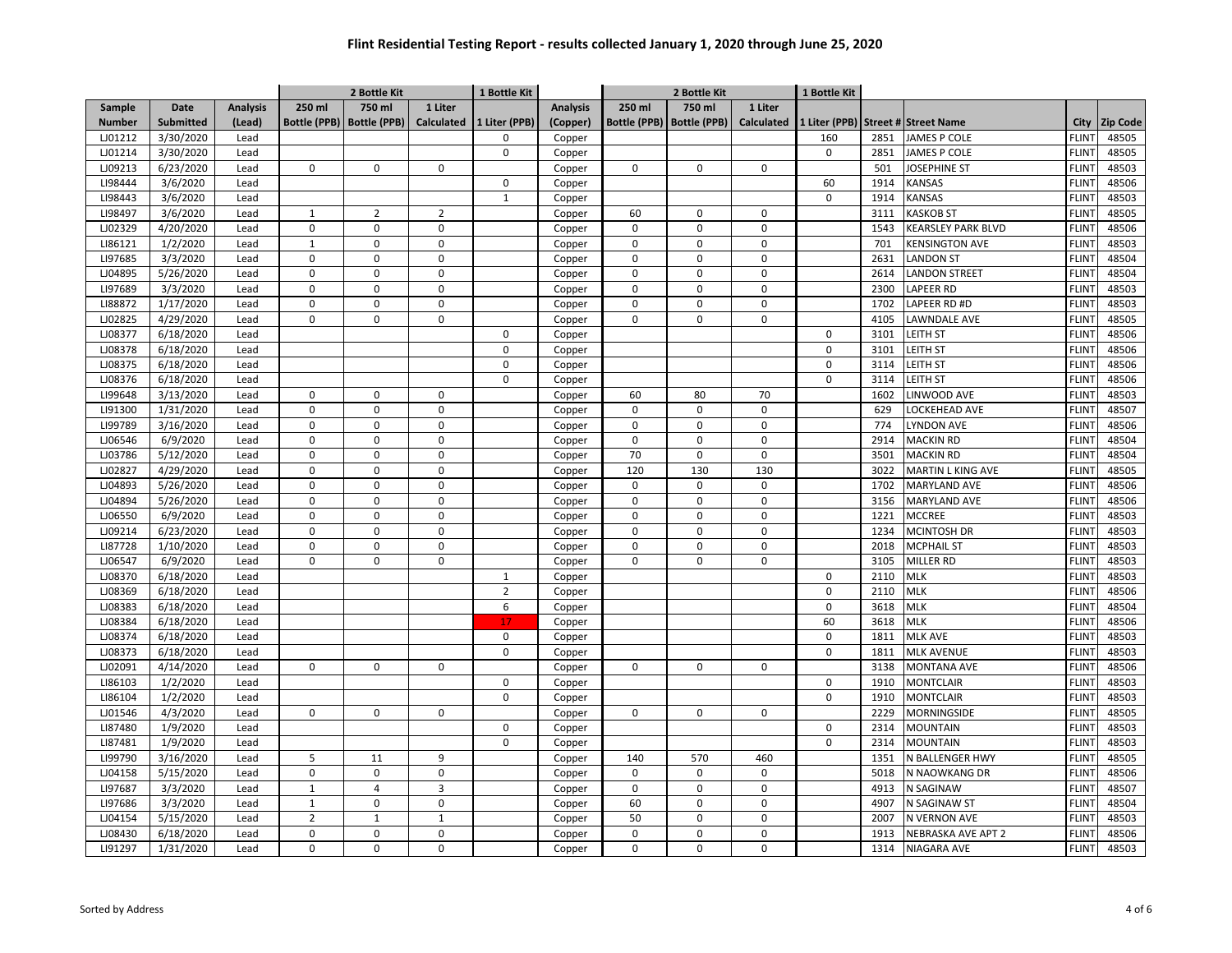|                    |                      |                 |                     | 2 Bottle Kit        |                   | 1 Bottle Kit   |                 |                     | 2 Bottle Kit        |                             | 1 Bottle Kit           |      |                         |              |                 |
|--------------------|----------------------|-----------------|---------------------|---------------------|-------------------|----------------|-----------------|---------------------|---------------------|-----------------------------|------------------------|------|-------------------------|--------------|-----------------|
| Sample             | <b>Date</b>          | <b>Analysis</b> | 250 ml              | 750 ml              | 1 Liter           |                | <b>Analysis</b> | 250 ml              | 750 ml              | 1 Liter                     |                        |      |                         |              |                 |
| <b>Number</b>      | <b>Submitted</b>     | (Lead)          | <b>Bottle (PPB)</b> | <b>Bottle (PPB)</b> | <b>Calculated</b> | 1 Liter (PPB)  | (Copper)        | <b>Bottle (PPB)</b> | <b>Bottle (PPB)</b> | Calculated                  | 1 Liter (PPB) Street # |      | <b>Street Name</b>      | City         | <b>Zip Code</b> |
| LI99653            | 3/13/2020            | Lead            | 0                   | $\mathbf 0$         | $\mathbf 0$       |                | Copper          | $\Omega$            | $\Omega$            | $\mathbf 0$                 |                        | 2729 | <b>NORBERT ST</b>       | <b>FLINT</b> | 48504           |
| LJ02087            | 4/14/2020            | Lead            | $\pmb{0}$           | $\pmb{0}$           | $\mathsf 0$       |                | Copper          | $\mathbf 0$         | 0                   | $\mathsf{O}$                |                        | 5201 | NORTH DORT HWY LOT 33   | <b>FLINT</b> | 48507           |
| LI93131            | 2/11/2020            | Lead            | $\mathbf{1}$        | $\mathbf 0$         | $\mathbf 0$       |                | Copper          | 0                   | $\mathbf 0$         | $\mathbf 0$                 |                        | 3623 | NORWOOD DR              | <b>FLINT</b> | 48505           |
| LJ09961            | 6/25/2020            | Lead            | $\pmb{0}$           | $\pmb{0}$           | $\mathsf 0$       |                | Copper          | 0                   | $\mathsf 0$         | $\mathsf{O}\xspace$         |                        | 2909 | <b>OAKLAHOMA AVE</b>    | <b>FLINT</b> | 48506           |
| LI93133            | 2/11/2020            | Lead            | 0                   | $\pmb{0}$           | $\mathbf 0$       |                | Copper          | 0                   | $\mathbf 0$         | $\mathbf 0$                 |                        | 1634 | OKLAHOMA AVE            | <b>FLINT</b> | 48506           |
| LI94686            | 2/18/2020            | Lead            | $\mathbf 0$         | $\Omega$            | $\mathbf 0$       |                | Copper          | $\Omega$            | 100                 | 80                          |                        | 1634 | <b>OKLANHOMA AVE</b>    | <b>FLINT</b> | 48506           |
| LJ07753            | 6/16/2020            | Lead            | $\Omega$            | $\pmb{0}$           | $\Omega$          |                | Copper          | 150                 | 90                  | 110                         |                        | 2026 | ORER                    | <b>FLINT</b> | 48505           |
| LI90208            | 1/28/2020            | Lead            | $\overline{2}$      | $\Omega$            | $\mathbf 0$       |                | Copper          | 70                  | 60                  | 60                          |                        | 2105 | PIERCE ST               | <b>FLINT</b> | 48504           |
| LI86122            | 1/2/2020             | Lead            | $\overline{2}$      | $\Omega$            | $\mathbf 0$       |                | Copper          | $\Omega$            | $\mathbf 0$         | $\Omega$                    |                        | 2617 | <b>PINETREE DR</b>      | <b>FLINT</b> | 48506           |
| LI86741            | 1/7/2020             | Lead            | $\Omega$            | $\Omega$            | $\mathbf 0$       |                | Copper          | $\Omega$            | $\mathbf 0$         | $\mathbf 0$                 |                        | 3618 | PINGREE AVE             | <b>FLINT</b> | 48503           |
| LI86739            | 1/7/2020             | Lead            | $\pmb{0}$           | $\pmb{0}$           | $\mathsf 0$       |                | Copper          | 0                   | $\mathbf 0$         | $\mathsf 0$                 |                        | 1714 | <b>POLLY ST</b>         | <b>FLINT</b> | 48505           |
| LI99651            | 3/13/2020            | Lead            | 0                   | $\pmb{0}$           | $\mathsf 0$       |                | Copper          | 0                   | $\mathbf 0$         | $\mathsf 0$                 |                        | 4033 | PROCTOR AVE             | <b>FLINT</b> | 48504           |
| LJ04892            | 5/26/2020            | Lead            | $\mathbf 0$         | $\pmb{0}$           | $\mathsf 0$       |                | Copper          | 0                   | $\mathbf 0$         | $\mathsf{O}\xspace$         |                        | 3737 | PROVIDENCE ST           | <b>FLINT</b> | 48503           |
| LJ01228            | 3/30/2020            | Lead            | $\Omega$            | $\pmb{0}$           | $\mathbf 0$       |                | Copper          | 0                   | 60                  | $\mathbf 0$                 |                        | 2630 | <b>RASKOB ST</b>        | <b>FLINT</b> | 48504           |
| LJ01227            | 3/30/2020            | Lead            | $\overline{7}$      | $\overline{7}$      | $\overline{7}$    |                | Copper          | 0                   | $\mathbf 0$         | $\mathbf 0$                 |                        | 1026 | <b>REMINGTON AVE</b>    | <b>FLINT</b> | 48504           |
| LJ07750            | 6/16/2020            | Lead            | 0                   | $\mathbf 0$         | $\mathbf 0$       |                | Copper          | 160                 | 80                  | 100                         |                        | 1902 | <b>ROCKCREEK</b>        | <b>FLINT</b> | 48507           |
| LI94433            | 2/14/2020            | Lead            | 0                   | $\mathbf 0$         | $\mathbf 0$       |                | Copper          | 0                   | $\mathbf 0$         | 0                           |                        | 209  | <b>S CUMBERLAND ST</b>  | <b>FLINT</b> | 48503           |
| LJ08381            | 6/18/2020            | Lead            |                     |                     |                   | $\mathbf 0$    | Copper          |                     |                     |                             | $\mathbf 0$            | 411  | <b>S FRANKLIN</b>       | <b>FLINT</b> | 48503           |
| LJ08382            | 6/18/2020            | Lead            |                     |                     |                   | $\Omega$       | Copper          |                     |                     |                             | 0                      | 411  | <b>S FRANKLIN</b>       | <b>FLINT</b> | 48503           |
| LI96258            | 2/25/2020            | Lead            | $\Omega$            | $\mathbf 0$         | $\Omega$          |                | Copper          | $\Omega$            | $\Omega$            | $\Omega$                    |                        | 932  | <b>S FRANKLIN AVE</b>   | <b>FLINT</b> | 48237           |
| LJ06553            | 6/9/2020             | Lead            | $\Omega$            | $\Omega$            | $\mathbf 0$       |                | Copper          | $\Omega$            | $\mathbf 0$         | $\Omega$                    |                        | 611  | S MEADE ST APT 12       | <b>FLINT</b> | 48503           |
| LJ09958            | 6/25/2020            | Lead            | $\Omega$            | $\Omega$            | $\mathbf 0$       |                | Copper          | $\Omega$            | $\Omega$            | $\Omega$                    |                        | 3017 | <b>SENECA ST</b>        | <b>FLINT</b> | 48503           |
| LJ07749            | 6/16/2020            | Lead            | $\Omega$            | $\Omega$            | $\mathbf 0$       |                | Copper          | 80                  | 70                  | 70                          |                        | 701  | SIMCOE AVE              | <b>FLINT</b> | 48507           |
| LJ02824            | 4/29/2020            | Lead            | $\mathbf 0$         | $\pmb{0}$           | $\mathbf 0$       |                | Copper          | 0                   | $\mathbf 0$         | $\mathsf 0$                 |                        | 717  | SPELLMAN DR             | <b>FLINT</b> | 48503           |
| LI96256            | 2/25/2020            | Lead            | $\Omega$            | $\mathbf 0$         | $\mathbf 0$       |                | Copper          | $\mathbf 0$         | $\mathbf 0$         | $\mathbf 0$                 |                        | 3914 | <b>STERLING ST</b>      | <b>FLINT</b> | 48504           |
| LI99652            | 3/13/2020            | Lead            | 14                  | $\overline{2}$      | 5                 |                | Copper          | 520                 | 180                 | 270                         |                        | 2832 | <b>STEVENSON ST</b>     | <b>FLINT</b> | 48504           |
| LI99654            | 3/13/2020            | Lead            | 0                   | $\pmb{0}$           | $\mathsf 0$       |                | Copper          | 60                  | $\mathbf 0$         | 0                           |                        | 3118 | <b>STEVENSON ST</b>     | <b>FLINT</b> | 48504           |
| LI96257            | 2/25/2020            | Lead            | $\overline{4}$      | $\pmb{0}$           | $\mathbf{1}$      |                | Copper          | 0                   | $\mathbf 0$         | $\mathsf 0$                 |                        | 726  | <b>STEVENSON STREET</b> | <b>FLINT</b> | 48505           |
| LJ04155            | 5/15/2020            | Lead            | $\mathbf 0$         | $\pmb{0}$           | $\mathbf 0$       |                | Copper          | $\mathbf 0$         | $\mathbf 0$         | $\mathbf 0$                 |                        | 101  | STOCKDALE AVE           | <b>FLINT</b> | 48503           |
| LJ09960            | 6/25/2020            | Lead            | 0                   | $\pmb{0}$           | $\mathsf 0$       |                | Copper          | 0                   | $\mathsf 0$         | $\mathsf 0$                 |                        | 2101 | STODRON ST #340         | <b>FLINT</b> | 48532           |
| LI99650            | 3/13/2020            | Lead            | 0                   | $\mathbf 0$         | $\Omega$          |                | Copper          | $\Omega$            | $\Omega$            | $\mathbf 0$                 |                        | 605  | <b>STONE ST</b>         | <b>FLINT</b> | 48503           |
| LJ01659            | 4/7/2020             | Lead            |                     |                     |                   | $\Omega$       | Copper          |                     |                     |                             | 0                      | 2501 | <b>SWAYZE ST</b>        | <b>FLINT</b> | 48503           |
| LJ01658            | 4/7/2020             | Lead            |                     |                     |                   | 5              | Copper          |                     |                     |                             | 60                     | 2501 | <b>SWAYZE ST</b>        | <b>FLINT</b> | 48505           |
| LJ07748            | 6/16/2020            | Lead            | $\Omega$            | $\Omega$            | $\mathbf 0$       |                | Copper          | $\Omega$            | $\mathbf 0$         | $\Omega$                    |                        | 928  | <b>TACKEN ST</b>        | <b>FLINT</b> | 48532           |
| LJ03787            | 5/12/2020            | Lead            | $\Omega$            | $\mathbf 0$         | $\mathbf 0$       |                | Copper          | $\Omega$            | $\Omega$            | $\mathbf 0$                 |                        | 2709 | <b>THOMAS STREET</b>    | <b>FLINT</b> | 48504           |
| LI92805            | 2/7/2020             | Lead            | $\Omega$            | $\Omega$            | $\mathsf 0$       |                | Copper          | $\Omega$            | $\mathbf 0$         | $\pmb{0}$                   |                        | 3701 | <b>VAN BUREN AVE</b>    | <b>FLINT</b> | 48503           |
| LJ01543            | 4/3/2020             | Lead            | $\Omega$            | $\pmb{0}$           | $\mathsf 0$       |                | Copper          | 60                  | 60                  | 60                          |                        | 813  | VERMILYA                | <b>FLINT</b> | 48507           |
| LI99349            | 3/12/2020            | Lead            |                     |                     |                   | $\Omega$       | Copper          |                     |                     |                             | $\mathbf 0$            | 1038 | W 12TH ST               | <b>FLINT</b> | 48507           |
| LI99350            | 3/12/2020            | Lead            |                     |                     |                   | $\mathbf 0$    |                 |                     |                     |                             | $\mathsf 0$            | 1038 | W 12TH ST               | <b>FLINT</b> | 48507           |
| LI87482            |                      | Lead            |                     |                     |                   | $\mathbf 0$    | Copper          |                     |                     |                             | $\mathbf 0$            | 1113 | W ATHERTON              | <b>FLINT</b> | 48507           |
| LI87483            | 1/9/2020<br>1/9/2020 | Lead            |                     |                     |                   | $\overline{2}$ | Copper          |                     |                     |                             | 60                     | 1113 |                         | <b>FLINT</b> | 48505           |
|                    |                      |                 |                     |                     |                   |                | Copper          |                     |                     |                             |                        |      | W ATHERTON              |              |                 |
| LI99646<br>LJ06555 | 3/13/2020            | Lead            | $\mathbf 0$<br>0    | 0<br>$\mathbf 0$    | 0<br>$\mathbf 0$  |                | Copper          | 0<br>70             | 0<br>$\mathbf 0$    | $\mathbf 0$<br>$\mathsf{O}$ |                        | 641  | W BALTIMORE BLVD        | <b>FLINT</b> | 48505<br>48505  |
|                    | 6/9/2020             | Lead            |                     |                     |                   |                | Copper          |                     |                     |                             |                        | 2201 | W CARPENTER RD 205C     | <b>FLINT</b> |                 |
| LJ08367            | 6/18/2020            | Lead            |                     |                     |                   | $\mathbf{0}$   | Copper          |                     |                     |                             | $\mathbf 0$            | 3209 | W COURT                 | <b>FLINT</b> | 48503           |
| LJ08368            | 6/18/2020            | Lead            |                     |                     |                   | $\overline{2}$ | Copper          |                     |                     |                             | $\mathbf 0$            | 3209 | W COURT                 | <b>FLINT</b> | 48506           |
| LJ06556            | 6/9/2020             | Lead            | $\Omega$            | $\mathbf 0$         | $\Omega$          |                | Copper          | 70                  | 70                  | 70                          |                        | 701  | W HAMILTON              | <b>FLINT</b> | 48504           |
| LJ02330            | 4/20/2020            | Lead            | $\Omega$            | $\Omega$            | $\mathbf 0$       |                | Copper          | $\Omega$            | $\mathbf 0$         | $\Omega$                    |                        | 633  | W HOLBROOK AVE          | <b>FLINT</b> | 48505           |
| LJ04159            | 5/15/2020            | Lead            | $\Omega$            | $\Omega$            | $\mathbf 0$       |                | Copper          | $\Omega$            | $\Omega$            | $\mathbf 0$                 |                        | 320  | W JAMIESON ST           | <b>FLINT</b> | 48505           |